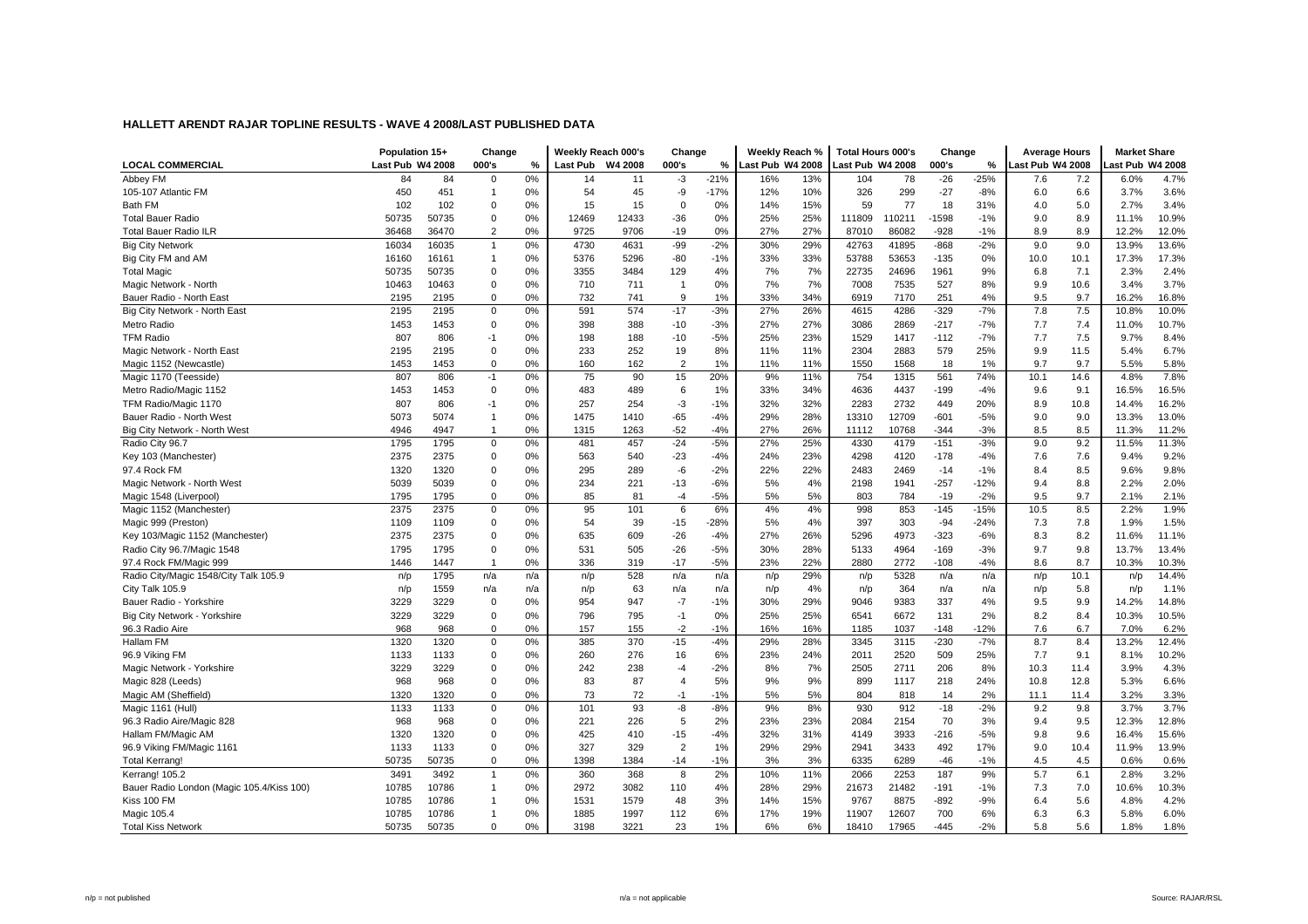|                                            | Population 15+   |           | Change                        |           |            | Weekly Reach 000's | Change               |             | Weekly Reach %   |            | <b>Total Hours 000's</b> |             | Change         |                 | <b>Average Hours</b> |            | <b>Market Share</b> |               |
|--------------------------------------------|------------------|-----------|-------------------------------|-----------|------------|--------------------|----------------------|-------------|------------------|------------|--------------------------|-------------|----------------|-----------------|----------------------|------------|---------------------|---------------|
| <b>LOCAL COMMERCIAL</b>                    | Last Pub W4 2008 |           | 000's                         | %         | Last Pub   | W4 2008            | 000's                | %           | Last Pub W4 2008 |            | Last Pub W4 2008         |             | 000's          | %               | Last Pub W4 2008     |            | ast Pub W4 2008     |               |
| <b>Kiss East</b>                           | 2007             | 2008      | $\overline{1}$                | 0%        | 311        | 313                | $\overline{2}$       | 1%          | 15%              | 16%        | 2380                     | 2455        | 75             | 3%              | 7.7                  | 7.9        | 5.7%                | 5.9%          |
| <b>Kiss West</b>                           | 2314             | 2313      | $-1$                          | 0%        | 295        | 284                | $-11$                | $-4%$       | 13%              | 12%        | 2298                     | 1986        | $-312$         | $-14%$          | 7.8                  | 7.0        | 4.5%                | 3.9%          |
| Bauer Radio Total Scotland                 | 4280             | 4280      | $\mathbf 0$                   | 0%        | 1694       | 1700               | 6                    | 0%          | 40%              | 40%        | 18987                    | 18920       | $-67$          | 0%              | 11.2                 | 11.1       | 24.5%               | 24.0%         |
| <b>Big City Scotland</b>                   | 4046             | 4046      | $\Omega$                      | 0%        | 1374       | 1392               | 18                   | 1%          | 34%              | 34%        | 13645                    | 13411       | $-234$         | $-2%$           | 9.9                  | 9.6        | 18.4%               | 18.2%         |
| Bauer Radio Central Scotland               | 2817             | 2817      | $\mathbf 0$                   | 0%        | 1020       | 1009               | $-11$                | $-1%$       | 36%              | 36%        | 11002                    | 10669       | $-333$         | $-3%$           | 10.8                 | 10.6       | 22.1%               | 21.3%         |
| <b>Total Radio Clyde</b>                   | 1831             | 1832      | $\mathbf{1}$                  | 0%        | 683        | 689                | 6                    | 1%          | 37%              | 38%        | 7206                     | 6863        | $-343$         | $-5%$           | 10.6                 | 10.0       | 22.8%               | 21.9%         |
| Clyde 1 FM                                 | 1831             | 1832      | $\mathbf{1}$                  | 0%        | 589        | 592                | 3                    | 1%          | 32%              | 32%        | 5137                     | 4766        | $-371$         | $-7%$           | 8.7                  | 8.1        | 16.2%               | 15.2%         |
| Clyde 2                                    | 1831             | 1832      | $\overline{1}$                | 0%        | 238        | 238                | $\mathbf 0$          | 0%          | 13%              | 13%        | 2069                     | 2097        | 28             | 1%              | 8.7                  | 8.8        | 6.5%                | 6.7%          |
| <b>Total Radio Forth</b>                   | 1080             | 1080      | $\mathbf 0$                   | 0%        | 340        | 324                | $-16$                | $-5%$       | 31%              | 30%        | 3795                     | 3806        | 11             | 0%              | 11.2                 | 11.7       | 19.0%               | 18.4%         |
| ForthOne                                   | 1080             | 1080      | $\mathbf 0$                   | 0%        | 308        | 295                | $-13$                | $-4%$       | 28%              | 27%        | 3207                     | 3138        | $-69$          | $-2%$           | 10.4                 | 10.7       | 16.1%               | 15.2%         |
| Forth <sub>2</sub>                         | 1080             | 1080      | $\mathbf 0$                   | 0%        | 94         | 94                 | $\mathbf 0$          | 0%          | 9%               | 9%         | 588                      | 669         | 81             | 14%             | 6.3                  | 7.1        | 2.9%                | 3.2%          |
| C.F.M.Radio                                | 245              | 244       | $-1$                          | 0%        | 87         | 85                 | $-2$                 | $-2%$       | 36%              | 35%        | 1028                     | 962         | $-66$          | $-6%$           | 11.8                 | 11.3       | 21.8%               | 20.9%         |
| Moray Firth Radio                          | 231              | 231       | $\mathbf 0$                   | 0%        | 112        | 106                | -6                   | $-5%$       | 49%              | 46%        | 1085                     | 995         | -90            | -8%             | 9.7                  | 9.4        | 22.4%               | 20.7%         |
| <b>Total Northsound Radio</b>              | 309              | 309       | $\Omega$                      | 0%        | 132        | 140                | 8                    | 6%          | 43%              | 45%        | 1631                     | 1692        | 61             | 4%              | 12.4                 | 12.1       | 27.2%               | 27.5%         |
| Northsound One                             | 309              | 309       | $\mathbf 0$                   | 0%        | 118        | 125                | $\overline{7}$       | 6%          | 38%              | 40%        | 1113                     | 1240        | 127            | 11%             | 9.5                  | 9.9        | 18.5%               | 20.2%         |
| Northsound Two                             | 309              | 309       | $\mathsf 0$                   | 0%        | 50         | 46                 | $-4$                 | $-8%$       | 16%              | 15%        | 518                      | 452         | $-66$          | $-13%$          | 10.4                 | 9.9        | 8.6%                | 7.4%          |
| Radio Borders                              | 104              | 106       | $\overline{2}$                | 2%        | 56         | 53                 | -3                   | $-5%$       | 54%              | 50%        | 683                      | 633         | $-50$          | $-7%$           | 12.1                 | 11.9       | 31.0%               | 29.1%         |
| <b>Total Radio Tay</b>                     | 370              | 371       | $\overline{1}$                | 0%        | 155        | 163                | 8                    | 5%          | 42%              | 44%        | 2051                     | 2130        | 79             | 4%              | 13.2                 | 13.0       | 28.9%               | 31.5%         |
| Tay-FM                                     | 370              | 371       | $\overline{1}$                | 0%        | 101        | 106                | 5                    | 5%          | 27%              | 28%        | 1017                     | 1068        | 51             | 5%              | 10.1                 | 10.1       | 14.4%               | 15.8%         |
| Tay-AM                                     | 370              | 371       | $\overline{1}$                | 0%        | 83         | 86                 | 3                    | 4%          | 22%              | 23%        | 1033                     | 1061        | 28             | 3%              | 12.4                 | 12.3       | 14.6%               | 15.7%         |
| West Sound                                 | 386              | 386       | $\mathbf 0$                   | 0%        | 161        | 160                | $-1$                 | $-1%$       | 42%              | 41%        | 1854                     | 1819        | $-35$          | $-2%$           | 11.5                 | 11.4       | 26.8%               | 25.9%         |
| Downtown Radio (DTR) / 97.4 Cool FM        | 1383             | 1383      | $\mathbf 0$                   | 0%        | 521        | 498                | $-23$                | $-4%$       | 38%              | 36%        | 5527                     | 5471        | $-56$          | $-1%$           | 10.6                 | 11.0       | 20.8%               | 19.9%         |
| 97.4 Cool FM                               | 947              | 946       | $-1$                          | 0%        | 322        | 297                | $-25$                | $-8%$       | 34%              | 31%        | 3093                     | 2729        | $-364$         | $-12%$          | 9.6                  | 9.2        | 16.8%               | 14.3%         |
| Downtown Radio (DTR)                       | 1383             | 1383      | $\mathbf 0$                   | 0%        | 238        | 229                | -9                   | $-4%$       | 17%              | 17%        | 2433                     | 2743        | 310            | 13%             | 10.2                 | 12.0       | 9.1%                | 10.0%         |
| Wave 105 FM                                | 1711             | 1711      | $\mathbf 0$                   | 0%        | 404        | 398                | -6                   | $-1%$       | 24%              | 23%        | 3879                     | 3941        | 62             | 2%              | 9.6                  | 9.9        | 11.3%               | 11.0%         |
| 107 The Bee                                | 184              | 184       | $\mathbf 0$                   | 0%        | 23         | 25                 | $\overline{2}$       | 9%          | 13%              | 14%        | 362                      | 399         | 37             | 10%             | 15.5                 | 16.0       | 9.3%                | 10.7%         |
| <b>Brunel FM</b>                           | 180              | 180       | $\mathbf 0$                   | 0%        | 19         | 19                 | $\Omega$             | 0%          | 11%              | 11%        | 146                      | 166         | 20             | 14%             | 7.5                  | 8.8        | 3.8%                | 4.5%          |
| Central FM                                 | 214              | 214       | $\mathbf 0$                   | 0%        | 41         | 41                 | $\Omega$             | 0%          | 19%              | 19%        | 345                      | 338         | $-7$           | $-2%$           | 8.4                  | 8.2        | 8.9%                | 8.8%          |
| Chester's Dee 106.3                        | 185              | 186       | $\overline{1}$                | 1%        | 33         | 33                 | $\mathbf 0$          | 0%          | 18%              | 18%        | 307                      | 298         | -9             | $-3%$           | 9.3                  | 9.1        | 7.9%                | 7.9%          |
| Club Asia 963+972AM                        | 10785            | 10786     | $\overline{1}$                | 0%        | 184        | 172                | $-12$                | $-7%$       | 2%               | 2%         | 1002                     | 1074        | 72             | 7%              | 5.4                  | 6.2        | 0.5%                | 0.5%          |
| <b>Total CN Radio</b>                      | 1826             | 1825      | $-1$                          | 0%        | 381        | 378                | $-3$                 | $-1%$       | 21%              | 21%        | 3024                     | 2999        | $-25$          | $-1%$           | 7.9                  | 7.9        | 8.0%                | 8.2%          |
|                                            | 321              | 320       | $-1$                          | 0%        | 95         | 104                | 9                    | 9%          | 30%              | 32%        | 788                      | 840         | 52             | 7%              | 8.3                  | 8.1        | 13.3%               | 14.4%         |
| The Bay<br>Citybeat 96.7/102.5FM           | 543              | 542       | $-1$                          | 0%        | 145        | 134                | $-11$                | $-8%$       | 27%              | 25%        | 874                      | 801         | $-73$          | $-8%$           | 6.0                  | 6.0        | 8.2%                | 7.8%          |
| <b>Lakeland Radio</b>                      |                  | 52        |                               |           |            | 16                 |                      |             |                  | 30%        |                          | 127         |                |                 |                      |            |                     | 11.9%         |
|                                            | n/p              |           | n/a                           | n/a<br>0% | n/p<br>142 |                    | n/a                  | n/a         | n/p              |            | n/p                      |             | n/a            | n/a             | n/p                  | 8.2        | n/p                 |               |
| <b>CN Radio Midlands</b><br>Rugby FM       | 962<br>69        | 963<br>69 | $\overline{1}$<br>$\mathbf 0$ | 0%        | 20         | 136<br>21          | -6<br>$\overline{1}$ | $-4%$<br>5% | 15%<br>30%       | 14%<br>30% | 1310<br>192              | 1179<br>190 | $-131$<br>$-2$ | $-10%$<br>$-1%$ | 9.2<br>9.4           | 8.7<br>9.2 | 6.4%<br>14.2%       | 5.8%<br>13.8% |
|                                            |                  |           |                               |           |            |                    |                      |             |                  |            |                          |             |                |                 |                      |            |                     | 4.7%          |
| <b>Touchradio Staffs</b>                   | 244              | 245       | $\mathbf{1}$                  | 0%        | 30         | 26                 | $-4$                 | $-13%$      | 12%              | 11%        | 344                      | 245         | -99            | $-29%$          | 11.4                 | 9.4        | 6.5%                |               |
| Touchradio - South Midlands                | 649              | 649       | $\mathbf 0$                   | 0%        | 92         | 89                 | -3                   | $-3%$       | 14%              | 14%        | 774                      | 744         | $-30$          | $-4%$           | 8.5                  | 8.3        | 5.6%                | 5.5%          |
| 107.6FM Touchradio - Banbury               | 83               | 83        | $\mathbf 0$                   | 0%        | 19         | 19                 | $\mathbf 0$          | 0%          | 22%              | 23%        | 144                      | 198         | 54             | 38%             | 7.8                  | 10.2       | 8.0%                | 10.8%         |
| 96.2FM Touchradio - Coventry               | 283              | 282       | $-1$                          | 0%        | 31         | 30                 | $-1$                 | $-3%$       | 11%              | 11%        | 138                      | 144         | 6              | 4%              | 4.5                  | 4.9        | 2.5%                | 2.6%          |
| 102FM Touchradio - Warks, Worcs, Cotswolds | 283              | 283       | $\mathbf{0}$                  | 0%        | 42         | 40                 | $-2$                 | $-5%$       | 15%              | 14%        | 492                      | 402         | $-90$          | $-18%$          | 11.6                 | 10.0       | 7.5%                | 6.5%          |
| The Coast (was Original 106fm (Solent))    | 1642             | 1641      | $-1$                          | 0%        | 39         | 58                 | 19                   | 49%         | 2%               | 4%         | 110                      | 272         | 162            | 147%            | 2.8                  | 4.7        | 0.3%                | 0.8%          |
| <b>Connect FM</b>                          | 221              | 221       | $\Omega$                      | 0%        | 39         | 38                 | $-1$                 | $-3%$       | 18%              | 17%        | 425                      | 307         | $-118$         | $-28%$          | 10.8                 | 8.0        | 9.2%                | 7.2%          |
| Dream 107.7 FM                             | 227              | 227       | $\mathbf 0$                   | 0%        | 18         | 20                 | $\overline{2}$       | 11%         | 8%               | 9%         | 153                      | 187         | 34             | 22%             | 8.4                  | 9.4        | 3.3%                | 3.9%          |
| 107.9 Dune FM                              | 206              | 206       | $\pmb{0}$                     | 0%        | 15         | 16                 | $\overline{1}$       | 7%          | 7%               | 8%         | 61                       | 77          | 16             | 26%             | 4.2                  | 4.9        | 1.6%                | 1.9%          |
| 3FM                                        | 67               | 67        | $\mathbf 0$                   | 0%        | 15         | 16                 | $\overline{1}$       | 7%          | 22%              | 24%        | 184                      | 223         | 39             | 21%             | 12.6                 | 13.6       | 12.5%               | 15.4%         |
| Total Global Radio (UK)                    | 50735            | 50735     | $\mathbf 0$                   | 0%        | 18115      | 18260              | 145                  | 1%          | 36%              | 36%        | 168123                   | 70909       | 2786           | 2%              | 9.3                  | 9.4        | 16.7%               | 17.0%         |
| The Arrow (UK)                             | 50735            | 50735     | $\mathbf 0$                   | 0%        | 190        | 166                | $-24$                | $-13%$      | $*$ %            | $*$ %      | 1136                     | 1015        | $-121$         | $-11%$          | 6.0                  | 6.1        | 0.1%                | 0.1%          |
| Chill                                      | 50735            | 50735     | $\mathbf 0$                   | 0%        | 179        | 201                | 22                   | 12%         | $*$ %            | $\star$ %  | 949                      | 1028        | 79             | 8%              | 5.3                  | 5.1        | 0.1%                | 0.1%          |
| Classic FM                                 | 50735            | 50735     | $\mathbf 0$                   | 0%        | 5542       | 5702               | 160                  | 3%          | 11%              | 11%        | 38220                    | 40632       | 2412           | 6%              | 6.9                  | 7.1        | 3.8%                | 4.0%          |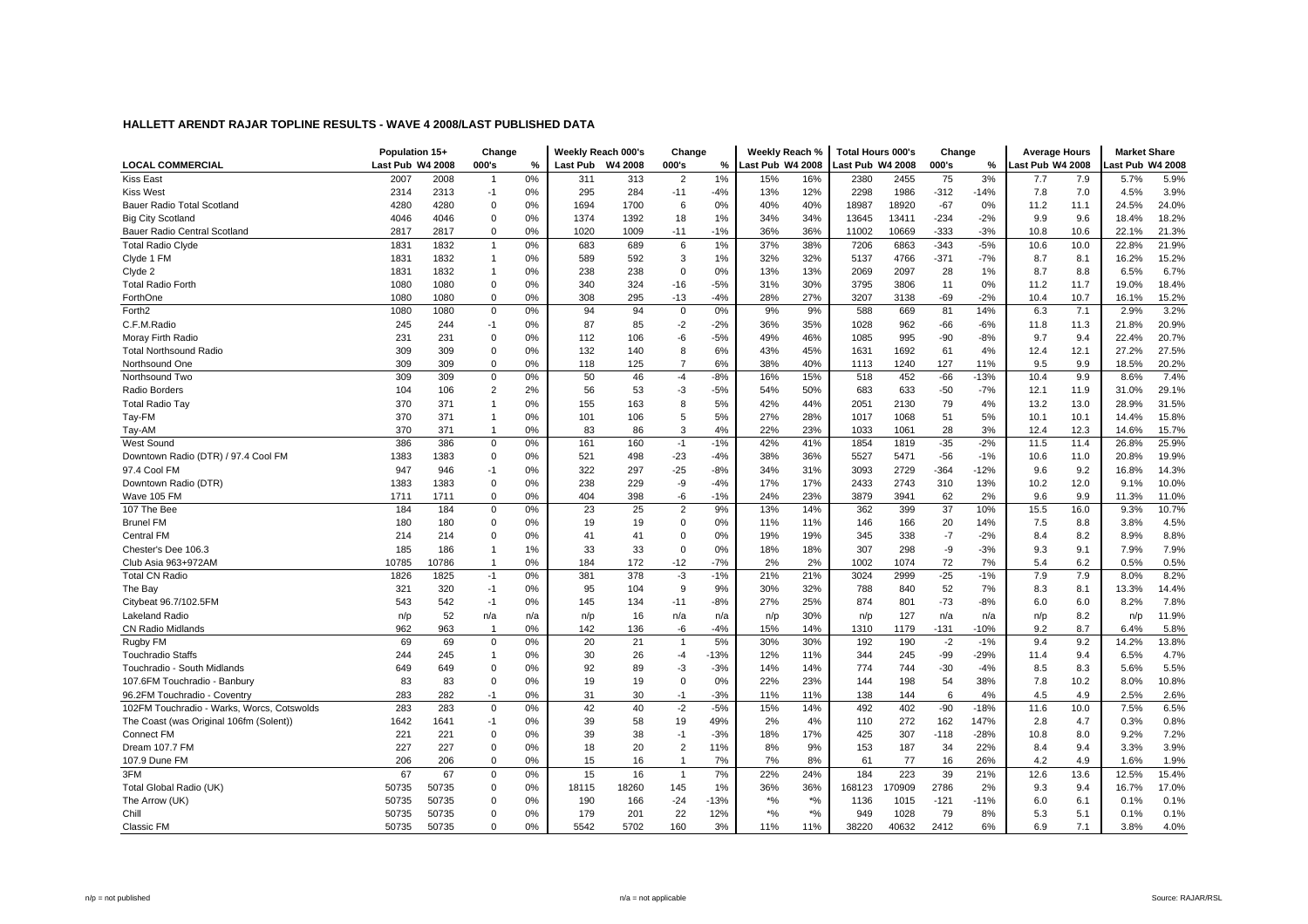|                                                  | Population 15+   |       | Change         |       |                 | Weekly Reach 000's | Change         |        | Weekly Reach %   |       | Total Hours 000's |        | Change      |        | <b>Average Hours</b> |      | <b>Market Share</b> |       |
|--------------------------------------------------|------------------|-------|----------------|-------|-----------------|--------------------|----------------|--------|------------------|-------|-------------------|--------|-------------|--------|----------------------|------|---------------------|-------|
| <b>LOCAL COMMERCIAL</b>                          | Last Pub W4 2008 |       | 000's          | $\%$  | <b>Last Pub</b> | W4 2008            | 000's          | ℅      | Last Pub W4 2008 |       | Last Pub W4 2008  |        | 000's       | $\%$   | Last Pub W4 2008     |      | ast Pub W4 2008     |       |
| Galaxy Network (UK)                              | 50735            | 50735 | $\mathbf 0$    | 0%    | 3680            | 3661               | $-19$          | $-1%$  | 7%               | 7%    | 25699             | 26059  | 360         | 1%     | 7.0                  | 7.1  | 2.5%                | 2.6%  |
| Gold Network (UK)                                | 50735            | 50735 | $\mathbf 0$    | 0%    | 971             | 1000               | 29             | 3%     | 2%               | 2%    | 9125              | 9740   | 615         | 7%     | 9.4                  | 9.7  | 0.9%                | 1.0%  |
| Heart Network (UK)                               | 50735            | 50735 | $\mathbf 0$    | 0%    | 6857            | 6944               | 87             | 1%     | 14%              | 14%   | 54547             | 55242  | 695         | 1%     | 8.0                  | 8.0  | 5.4%                | 5.5%  |
| Total LBC (UK)                                   | 50735            | 50735 | $\mathbf{0}$   | 0%    | 838             | 852                | 14             | 2%     | 2%               | 2%    | 9097              | 9705   | 608         | 7%     | 10.9                 | 11.4 | 0.9%                | 1.0%  |
| Total XFM (UK)                                   | 50735            | 50735 | $\Omega$       | 0%    | 861             | 863                | $\overline{2}$ | 0%     | 2%               | 2%    | 3892              | 4127   | 235         | 6%     | 4.5                  | 4.8  | 0.4%                | 0.4%  |
| Global Radio London (ILR)                        | 10785            | 10786 | $\overline{1}$ | 0%    | 3977            | 4144               | 167            | 4%     | 37%              | 38%   | 40759             | 39030  | $-1729$     | $-4%$  | 10.2                 | 9.4  | 19.9%               | 18.7% |
| Global Radio (ILR)                               | 41773            | 41753 | $-20$          | 0%    | 12784           | 12922              | 138            | 1%     | 31%              | 31%   | 119710            | 122412 | 2702        | 2%     | 9.4                  | 9.5  | 14.5%               | 14.8% |
| Fun Radio                                        | 10785            | 10786 | $\overline{1}$ | 0%    | 19              | 37                 | 18             | 95%    | $*$ %            | $*$ % | 53                | 78     | 25          | 47%    | 2.8                  | 2.1  | $*$ %               | $*$ % |
| Galaxy Network (ILR)                             | 26053            | 26054 | $\overline{1}$ | 0%    | 3217            | 3195               | $-22$          | $-1%$  | 12%              | 12%   | 23366             | 23644  | 278         | 1%     | 7.3                  | 7.4  | 4.7%                | 4.7%  |
| Choice FM London                                 | 10785            | 10786 | $\overline{1}$ | 0%    | 457             | 550                | 93             | 20%    | 4%               | 5%    | 3355              | 4093   | 738         | 22%    | 7.3                  | 7.4  | 1.6%                | 2.0%  |
| Galaxy Birmingham                                | 2089             | 2088  | $-1$           | 0%    | 389             | 403                | 14             | 4%     | 19%              | 19%   | 2827              | 3109   | 282         | 10%    | 7.3                  | 7.7  | 6.4%                | 7.4%  |
| Galaxy Manchester                                | 2792             | 2792  | $\mathbf 0$    | 0%    | 493             | 432                | $-61$          | $-12%$ | 18%              | 15%   | 3363              | 3049   | $-314$      | $-9%$  | 6.8                  | 7.1  | 6.2%                | 5.7%  |
| <b>Galaxy North East</b>                         | 2171             | 2173  | $\overline{2}$ | 0%    | 465             | 489                | 24             | 5%     | 21%              | 22%   | 3657              | 3915   | 258         | 7%     | 7.9                  | 8.0  | 8.7%                | 9.3%  |
| Galaxy Scotland (was XFM Scotland)               | 2699             | 2699  | $\mathbf 0$    | 0%    | 211             | 210                | $-1$           | 0%     | 8%               | 8%    | 1409              | 1312   | $-97$       | $-7%$  | 6.7                  | 6.2  | 2.9%                | 2.7%  |
| Galaxy Scotland (East) (was XFM Scotland (East)) | 1176             | 1176  | $\mathbf 0$    | 0%    | 87              | 88                 | $\overline{1}$ | 1%     | 7%               | 7%    | 630               | 644    | 14          | 2%     | 7.3                  | 7.3  | 2.9%                | 2.9%  |
| Galaxy Scotland (West) (was XFM Scotland (West)) | 1700             | 1699  | $-1$           | 0%    | 138             | 137                | $-1$           | $-1%$  | 8%               | 8%    | 904               | 824    | $-80$       | $-9%$  | 6.5                  | 6.0  | 3.1%                | 2.8%  |
| Galaxy South Coast (was 103.2 Power FM)          | 1118             | 1117  | $-1$           | 0%    | 206             | 194                | $-12$          | $-6%$  | 18%              | 17%   | 1291              | 1228   | $-63$       | $-5%$  | 6.3                  | 6.3  | 5.9%                | 5.3%  |
| Galaxy Yorkshire                                 | 4399             | 4398  | $-1$           | 0%    | 977             | 962                | $-15$          | $-2%$  | 22%              | 22%   | 7144              | 7280   | 136         | 2%     | 7.3                  | 7.6  | 8.3%                | 8.5%  |
| Gold Network (ILR)                               | 28904            | 28855 | $-49$          | 0%    | 833             | 864                | 31             | 4%     | 3%               | 3%    | 7927              | 8690   | 763         | 10%    | 9.5                  | 10.1 | 1.4%                | 1.5%  |
| Gold Bedford                                     | 594              | 594   | $\mathbf 0$    | 0%    | 19              | 23                 | $\overline{4}$ | 21%    | 3%               | 4%    | 187               | 212    | 25          | 13%    | 10.0                 | 9.2  | 1.6%                | 1.8%  |
| Gold Berkshire/North Hampshire                   | 728              | 729   | $\mathbf{1}$   | 0%    | 22              | 18                 | $-4$           | $-18%$ | 3%               | 2%    | 179               | 168    | $-11$       | $-6%$  | 7.9                  | 9.4  | 1.3%                | 1.2%  |
| Gold Birmingham                                  | 2043             | 2043  | $\mathbf 0$    | 0%    | 39              | 38                 | $-1$           | $-3%$  | 2%               | 2%    | 332               | 357    | 25          | 8%     | 8.6                  | 9.5  | 0.8%                | 0.9%  |
| Gold Bristol/Bath/Wiltshire                      | 1322             | 1322  | $\mathbf 0$    | 0%    | 63              | 76                 | 13             | 21%    | 5%               | 6%    | 908               | 1073   | 165         | 18%    | 14.3                 | 14.1 | 3.2%                | 3.8%  |
| <b>Gold Coventry</b>                             | 647              | 646   | $-1$           | 0%    | 19              | 17                 | $-2$           | $-11%$ | 3%               | 3%    | 92                | 79     | $-13$       | $-14%$ | 4.9                  | 4.8  | 0.7%                | 0.6%  |
| <b>Gold Crawley</b>                              | 366              | 365   | $-1$           | 0%    | 10              | $\overline{7}$     | $-3$           | $-30%$ | 3%               | 2%    | 56                | 24     | $-32$       | $-57%$ | 5.6                  | 3.2  | 0.7%                | 0.3%  |
| <b>Gold Derby</b>                                | 451              | 451   | $\mathbf 0$    | 0%    | 13              | 13                 | $\mathbf 0$    | 0%     | 3%               | 3%    | 65                | 65     | $\mathbf 0$ | 0%     | 5.2                  | 5.0  | 0.8%                | 0.7%  |
| Gold Devon                                       | 531              | 531   | $\mathbf 0$    | 0%    | 29              | $\overline{7}$     | $-22$          | $-76%$ | 6%               | 1%    | 278               | 65     | $-213$      | $-77%$ | 9.5                  | 9.9  | 2.4%                | 0.6%  |
| <b>Gold Dorset</b>                               | 599              | 599   | $\Omega$       | 0%    | 22              | 28                 | 6              | 27%    | 4%               | 5%    | 235               | 222    | $-13$       | $-6%$  | 10.8                 | 7.8  | 1.9%                | 1.8%  |
| <b>Gold Essex</b>                                | 1207             | 1208  | $\overline{1}$ | 0%    | 37              | 31                 | -6             | $-16%$ | 3%               | 3%    | 273               | 346    | 73          | 27%    | 7.4                  | 11.3 | 1.0%                | 1.3%  |
| <b>Gold Gloucester</b>                           | 402              | 401   | $-1$           | 0%    | 10              | 18                 | 8              | 80%    | 3%               | 5%    | 149               | 293    | 144         | 97%    | 14.7                 | 15.9 | 1.8%                | 3.4%  |
| Gold Hampshire                                   | 1118             | 1117  | $-1$           | 0%    | 29              | 32                 | 3              | 10%    | 3%               | 3%    | 422               | 374    | $-48$       | $-11%$ | 14.7                 | 11.6 | 1.9%                | 1.6%  |
| Gold Kent                                        | 1155             | 1155  | $\mathbf 0$    | 0%    | 28              | 28                 | $\mathbf 0$    | 0%     | 2%               | 2%    | 296               | 272    | $-24$       | $-8%$  | 10.5                 | 9.8  | 1.1%                | 1.0%  |
| Gold London                                      | 10785            | 10786 | $\overline{1}$ | 0%    | 322             | 285                | $-37$          | $-11%$ | 3%               | 3%    | 3000              | 2580   | -420        | $-14%$ | 9.3                  | 9.0  | 1.5%                | 1.2%  |
| Gold Luton                                       | 1029             | 1030  | $\overline{1}$ | 0%    | 44              | 42                 | $-2$           | $-5%$  | 4%               | 4%    | 445               | 442    | $-3$        | $-1%$  | 10.1                 | 10.6 | 2.3%                | 2.2%  |
| <b>Gold Manchester</b>                           | 2375             | 2375  | $\mathbf 0$    | 0%    | 46              | 50                 | $\overline{4}$ | 9%     | 2%               | 2%    | 247               | 548    | 301         | 122%   | 5.3                  | 10.9 | 0.5%                | 1.2%  |
| Gold Norfolk/Suffolk                             | 1190             | 1142  | $-48$          | $-4%$ | 38              | 36                 | $-2$           | $-5%$  | 3%               | 3%    | 498               | 447    | $-51$       | $-10%$ | 13.2                 | 12.3 | 2.0%                | 2.0%  |
| <b>Gold Norfolk</b>                              | 639              | 639   | $\mathbf 0$    | 0%    | 17              | 17                 | $\mathbf 0$    | 0%     | 3%               | 3%    | 191               | 182    | -9          | $-5%$  | 11.2                 | 10.7 | 1.5%                | 1.4%  |
| <b>Gold Suffolk</b>                              | 558              | 509   | $-49$          | $-9%$ | 21              | 19                 | $-2$           | $-10%$ | 4%               | 4%    | 307               | 265    | $-42$       | $-14%$ | 14.8                 | 13.7 | 2.5%                | 2.5%  |
| Gold North Wales/Cheshire                        | 378              | 378   | $\mathbf 0$    | 0%    | $\overline{4}$  | 3                  | $-1$           | $-25%$ | 1%               | 1%    | 13                | 24     | 11          | 85%    | 3.4                  | 7.1  | 0.2%                | 0.3%  |
| <b>Gold Northampton</b>                          | 535              | 535   | $\mathbf 0$    | 0%    | 18              | 18                 | $\mathbf 0$    | 0%     | 3%               | 3%    | 157               | 202    | 45          | 29%    | 8.6                  | 11.5 | 1.6%                | 2.0%  |
| Gold Nottingham                                  | 1134             | 1133  | $-1$           | 0%    | 36              | 46                 | 10             | 28%    | 3%               | 4%    | 289               | 400    | 111         | 38%    | 8.0                  | 8.7  | 1.2%                | 1.7%  |
| Gold Peterborough                                | 576              | 577   | $\overline{1}$ | 0%    | 19              | 18                 | $-1$           | $-5%$  | 3%               | 3%    | 131               | 183    | 52          | 40%    | 6.8                  | 10.3 | 1.1%                | 1.5%  |
| Gold Plymouth                                    | 332              | 333   | $\overline{1}$ | 0%    | 12              | 13                 | $\mathbf 1$    | 8%     | 4%               | 4%    | 161               | 145    | $-16$       | $-10%$ | 13.0                 | 11.1 | 2.8%                | 2.4%  |
| <b>Gold Sussex</b>                               | 1001             | 1002  | $\overline{1}$ | 0%    | 42              | 40                 | $-2$           | $-5%$  | 4%               | 4%    | 433               | 377    | $-56$       | $-13%$ | 10.3                 | 9.5  | 1.9%                | 1.8%  |
| <b>Gold South East Wales</b>                     | 972              | 972   | $\mathbf 0$    | 0%    | 35              | 29                 | -6             | $-17%$ | 4%               | 3%    | 469               | 356    | $-113$      | $-24%$ | 13.3                 | 12.1 | 2.2%                | 1.7%  |
| Gold Wolverhamptor                               | 1295             | 1295  | $\mathbf 0$    | 0%    | 17              | 20                 | 3              | 18%    | 1%               | 2%    | 189               | 254    | 65          | 34%    | 11.4                 | 12.6 | 0.6%                | 0.9%  |
| Heart Network (ILR)                              | 27933            | 27912 | $-21$          | 0%    | 6502            | 6581               | 79             | 1%     | 23%              | 24%   | 52594             | 53078  | 484         | 1%     | 8.1                  | 8.1  | 9.4%                | 9.5%  |
| The Buzz 97.1 FM                                 | 439              | 439   | $\mathbf 0$    | 0%    | 38              | 48                 | 10             | 26%    | 9%               | 11%   | 173               | 217    | 44          | 25%    | 4.6                  | 4.6  | 2.2%                | 2.8%  |
| Champion 103 FM                                  | 122              | 122   | $\mathbf 0$    | 0%    | 32              | 32                 | $\Omega$       | 0%     | 26%              | 26%   | 311               | 282    | $-29$       | $-9%$  | 9.7                  | 8.7  | 14.5%               | 12.4% |
| 96.9 Chiltern FM (Bedford)                       | 391              | 391   | $\mathbf 0$    | 0%    | 104             | 97                 | $-7$           | $-7%$  | 27%              | 25%   | 694               | 731    | 37          | 5%     | 6.7                  | 7.5  | 9.1%                | 9.2%  |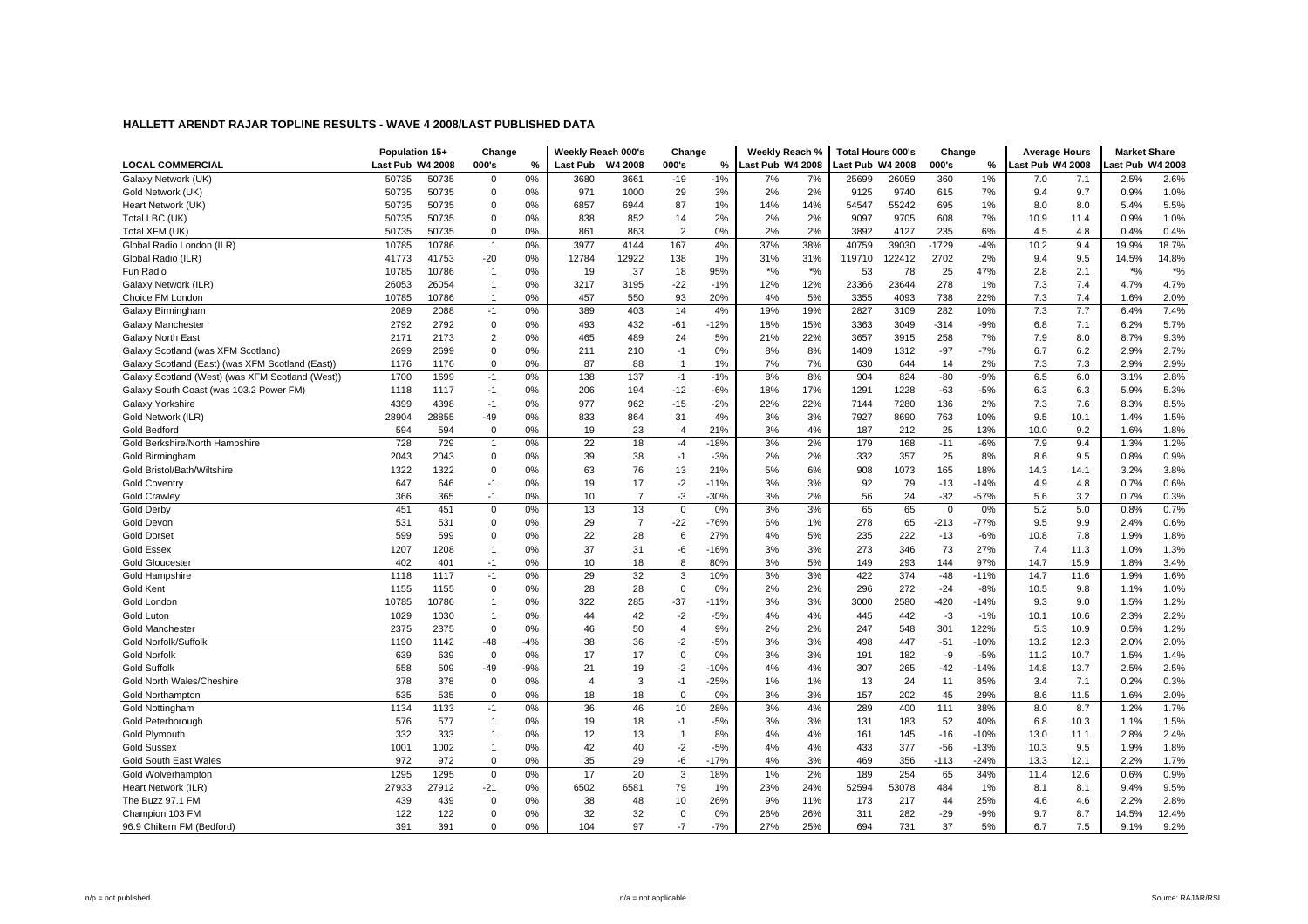|                                            | Population 15+   |       | Change         |       |                 | Weekly Reach 000's | Change         |        | Weekly Reach %   |     | <b>Total Hours 000's</b> |       | Change         |        | <b>Average Hours</b> |      | <b>Market Share</b> |       |
|--------------------------------------------|------------------|-------|----------------|-------|-----------------|--------------------|----------------|--------|------------------|-----|--------------------------|-------|----------------|--------|----------------------|------|---------------------|-------|
| <b>LOCAL COMMERCIAL</b>                    | Last Pub W4 2008 |       | 000's          | %     | <b>Last Pub</b> | W4 2008            | 000's          | %      | Last Pub W4 2008 |     | Last Pub W4 2008         |       | 000's          | %      | Last Pub W4 2008     |      | ast Pub W4 2008     |       |
| 97.6 Chiltern FM (Dunstable/Luton)         | 742              | 742   | $\mathbf 0$    | 0%    | 174             | 177                | 3              | 2%     | 23%              | 24% | 1215                     | 1287  | 72             | 6%     | 7.0                  | 7.3  | 9.4%                | 9.1%  |
| Coast 96.3                                 | 241              | 241   | $\mathbf 0$    | 0%    | 43              | 43                 | $\mathbf 0$    | 0%     | 18%              | 18% | 414                      | 415   | $\overline{1}$ | 0%     | 9.7                  | 9.6  | 8.5%                | 8.2%  |
| 2CR FM                                     | 599              | 599   | $\mathbf 0$    | 0%    | 130             | 119                | $-11$          | $-8%$  | 22%              | 20% | 668                      | 810   | 142            | 21%    | 5.1                  | 6.8  | 5.5%                | 6.5%  |
| Essex FM (inc. Ten-17 FM & Southend Radio) | 1207             | 1208  | $\overline{1}$ | 0%    | 354             | 328                | $-26$          | $-7%$  | 29%              | 27% | 3600                     | 3601  | $\overline{1}$ | 0%     | 10.2                 | 11.0 | 13.0%               | 13.5% |
| <b>FOX FM</b>                              | 657              | 657   | $\mathbf 0$    | 0%    | 158             | 165                | $\overline{7}$ | 4%     | 24%              | 25% | 1214                     | 1343  | 129            | 11%    | 7.7                  | 8.1  | 9.2%                | 10.2% |
| 100.7 Heart FM                             | 3525             | 3525  | $\mathbf 0$    | 0%    | 781             | 822                | 41             | 5%     | 22%              | 23% | 6349                     | 6476  | 127            | 2%     | 8.1                  | 7.9  | 8.6%                | 9.1%  |
| Heart 106                                  | 2120             | 2120  | $\mathbf 0$    | 0%    | 341             | 357                | 16             | 5%     | 16%              | 17% | 2744                     | 2944  | 200            | 7%     | 8.0                  | 8.3  | 6.4%                | 7.0%  |
| <b>Heart 106.2 FM</b>                      | 10785            | 10786 | $\overline{1}$ | 0%    | 1781            | 1794               | 13             | 1%     | 17%              | 17% | 11660                    | 10383 | $-1277$        | $-11%$ | 6.5                  | 5.8  | 5.7%                | 5.0%  |
| 102.7 Hereward FM                          | 384              | 384   | $\mathbf 0$    | 0%    | 109             | 118                | 9              | 8%     | 28%              | 31% | 786                      | 1047  | 261            | 33%    | 7.2                  | 8.8  | 9.7%                | 12.6% |
| <b>Horizon Radio</b>                       | 226              | 226   | $\mathbf 0$    | 0%    | 81              | 79                 | $-2$           | $-2%$  | 36%              | 35% | 771                      | 715   | $-56$          | $-7%$  | 9.5                  | 9.0  | 15.6%               | 14.4% |
| Gemini FM Total                            | 532              | 531   | $-1$           | 0%    | 143             | 149                | 6              | 4%     | 27%              | 28% | 1210                     | 1326  | 116            | 10%    | 8.5                  | 8.9  | 10.4%               | 11.2% |
| Gemini FM East (Exeter Area)               | 306              | 306   | $\mathsf 0$    | 0%    | 82              | 83                 | $\mathbf{1}$   | 1%     | 27%              | 27% | 747                      | 821   | 74             | 10%    | 9.1                  | 9.8  | 10.7%               | 11.8% |
| Gemini FM West (Torbay Area)               | 226              | 225   | $-1$           | 0%    | 61              | 65                 | $\overline{4}$ | 7%     | 27%              | 29% | 463                      | 504   | 41             | 9%     | 7.6                  | 7.7  | 10.0%               | 10.4% |
| <b>GWR</b>                                 | 1322             | 1322  | $\mathbf 0$    | 0%    | 371             | 410                | 39             | 11%    | 28%              | 31% | 3545                     | 3960  | 415            | 12%    | 9.6                  | 9.7  | 12.6%               | 14.2% |
| Invicta FM                                 | 1155             | 1155  | $\mathbf 0$    | 0%    | 347             | 331                | $-16$          | $-5%$  | 30%              | 29% | 3348                     | 2995  | $-353$         | $-11%$ | 9.6                  | 9.1  | 12.1%               | 10.8% |
| Lantern FM 96.2 and 97.3                   | 132              | 131   | -1             | $-1%$ | 42              | 42                 | $\mathbf 0$    | 0%     | 32%              | 32% | 385                      | 421   | 36             | 9%     | 9.1                  | 9.9  | 12.7%               | 14.9% |
| Marcher Sound                              | 378              | 378   | $\mathbf 0$    | 0%    | 57              | 64                 | $\overline{7}$ | 12%    | 15%              | 17% | 536                      | 595   | 59             | 11%    | 9.4                  | 9.2  | 7.0%                | 7.9%  |
| Northants 96                               | 535              | 535   | $\mathbf 0$    | 0%    | 112             | 113                | $\overline{1}$ | 1%     | 21%              | 21% | 689                      | 887   | 198            | 29%    | 6.2                  | 7.9  | 7.1%                | 8.7%  |
| Ocean                                      | 1007             | 1007  | $\mathbf 0$    | 0%    | 177             | 177                | 0              | 0%     | 18%              | 18% | 1486                     | 1330  | $-156$         | $-10%$ | 8.4                  | 7.5  | 7.4%                | 6.3%  |
| Orchard FM                                 | 339              | 339   | $\mathbf 0$    | 0%    | 118             | 121                | 3              | 3%     | 35%              | 36% | 1257                     | 1213  | $-44$          | $-4%$  | 10.6                 | 10.1 | 15.5%               | 15.1% |
| 97 FM Plymouth Sound                       | 332              | 333   | $\mathbf{1}$   | 0%    | 96              | 106                | 10             | 10%    | 29%              | 32% | 603                      | 732   | 129            | 21%    | 6.3                  | 6.9  | 10.6%               | 12.1% |
| Q103                                       | 432              | 432   | $\mathbf{0}$   | 0%    | 106             | 115                | 9              | 8%     | 24%              | 27% | 898                      | 926   | 28             | 3%     | 8.5                  | 8.1  | 9.9%                | 10.0% |
| Radio Broadland                            | 639              | 639   | $\mathbf 0$    | 0%    | 170             | 175                | 5              | 3%     | 27%              | 27% | 1388                     | 1549  | 161            | 12%    | 8.2                  | 8.8  | 11.2%               | 12.3% |
| 102.4 Severn Sound FM                      | 402              | 401   | $-1$           | 0%    | 108             | 105                | $-3$           | $-3%$  | 27%              | 26% | 899                      | 916   | 17             | 2%     | 8.3                  | 8.8  | 11.0%               | 10.8% |
| <b>SGR FM Total</b>                        | 674              | 653   | $-21$          | $-3%$ | 174             | 157                | $-17$          | $-10%$ | 26%              | 24% | 1443                     | 1259  | $-184$         | $-13%$ | 8.3                  | 8.0  | 9.8%                | 9.4%  |
| <b>SGR FM</b>                              | 558              | 509   | $-49$          | $-9%$ | 135             | 105                | $-30$          | $-22%$ | 24%              | 21% | 1054                     | 922   | $-132$         | $-13%$ | 7.8                  | 8.8  | 8.6%                | 8.8%  |
| <b>SGR Colchester</b>                      | 182              | 183   | $\overline{1}$ | 1%    | 46              | 51                 | 5              | 11%    | 25%              | 28% | 401                      | 422   | 21             | 5%     | 8.7                  | 8.3  | 11.0%               | 11.2% |
| Southern FM                                | 1001             | 1002  | $\overline{1}$ | 0%    | 292             | 308                | 16             | 5%     | 29%              | 31% | 2853                     | 2841  | $-12$          | 0%     | 9.8                  | 9.2  | 12.8%               | 13.5% |
| South Hams Radio                           | 66               | 66    | $\mathbf 0$    | 0%    | 13              | 12                 | $-1$           | $-8%$  | 20%              | 18% | 170                      | 153   | $-17$          | $-10%$ | 13.1                 | 13.0 | 11.8%               | 11.0% |
| 2-TEN FM                                   | 728              | 729   | $\overline{1}$ | 0%    | 203             | 194                | -9             | $-4%$  | 28%              | 27% | 1263                     | 1200  | $-63$          | $-5%$  | 6.2                  | 6.2  | 9.4%                | 8.7%  |
| The Hit Music Network (ILR)                | 17491            | 17491 | $\mathbf 0$    | 0%    | 3329            | 3338               | 9              | 0%     | 19%              | 19% | 24314                    | 24346 | 32             | 0%     | 7.3                  | 7.3  | 7.1%                | 7.1%  |
| 95.8 Capital Radio                         | 10785            | 10786 | $\overline{1}$ | 0%    | 1590            | 1624               | 34             | 2%     | 15%              | 15% | 11133                    | 10136 | -997           | $-9%$  | 7.0                  | 6.2  | 5.4%                | 4.8%  |
| Beacon Radio                               | 1295             | 1295  | $\mathbf 0$    | 0%    | 223             | 228                | 5              | 2%     | 17%              | 18% | 1882                     | 1768  | $-114$         | $-6%$  | 8.5                  | 7.8  | 6.1%                | 6.3%  |
| 96.4 BRMB                                  | 2043             | 2043  | $\mathsf 0$    | 0%    | 381             | 365                | $-16$          | $-4%$  | 19%              | 18% | 2586                     | 2360  | $-226$         | $-9%$  | 6.8                  | 6.5  | 6.1%                | 5.7%  |
| 105.4 Leicester Sound FM                   | 603              | 603   | $\mathsf 0$    | 0%    | 123             | 126                | 3              | 2%     | 20%              | 21% | 746                      | 829   | 83             | 11%    | 6.1                  | 6.6  | 6.5%                | 7.2%  |
| Mercia                                     | 647              | 646   | $-1$           | 0%    | 156             | 154                | $-2$           | $-1%$  | 24%              | 24% | 1123                     | 1224  | 101            | 9%     | 7.2                  | 7.9  | 8.6%                | 9.6%  |
| Mercury FM (Herts)                         | 329              | 330   | $\mathbf{1}$   | 0%    | 25              | 29                 | $\overline{4}$ | 16%    | 8%               | 9%  | 140                      | 170   | 30             | 21%    | 5.6                  | 5.9  | 2.3%                | 2.5%  |
| Mercury FM (Surrey & Sussex)               | 366              | 365   | $-1$           | 0%    | 95              | 85                 | $-10$          | $-11%$ | 26%              | 23% | 883                      | 663   | $-220$         | $-25%$ | 9.3                  | 7.8  | 11.2%               | 8.5%  |
| <b>RAM FM</b>                              | 451              | 451   | $\mathbf 0$    | 0%    | 99              | 99                 | $\Omega$       | 0%     | 22%              | 22% | 639                      | 669   | 30             | 5%     | 6.5                  | 6.7  | 7.5%                | 7.7%  |
| Red Dragon                                 | 972              | 972   | $\mathbf{0}$   | 0%    | 291             | 295                | $\overline{4}$ | 1%     | 30%              | 30% | 2477                     | 2172  | $-305$         | $-12%$ | 8.5                  | 7.4  | 11.4%               | 10.2% |
| 96 Trent FM                                | 1134             | 1133  | $-1$           | 0%    | 324             | 324                | $\mathbf 0$    | 0%     | 29%              | 29% | 2770                     | 2932  | 162            | 6%     | 8.5                  | 9.0  | 11.5%               | 12.8% |
| Wyvern FM                                  | 492              | 492   | $\mathbf 0$    | 0%    | 91              | 101                | 10             | 11%    | 19%              | 21% | 888                      | 992   | 104            | 12%    | 9.8                  | 9.8  | 9.5%                | 11.1% |
| LBC (ILR) - was Total LBC (ILR)            | 10785            | 10786 | $\overline{1}$ | 0%    | 788             | 778                | $-10$          | $-1%$  | 7%               | 7%  | 9175                     | 9157  | $-18$          | 0%     | 11.7                 | 11.8 | 4.5%                | 4.4%  |
| LBC 97.3                                   | 10785            | 10786 | $\overline{1}$ | 0%    | 647             | 630                | $-17$          | $-3%$  | 6%               | 6%  | 7471                     | 7535  | 64             | 1%     | 11.5                 | 12.0 | 3.7%                | 3.6%  |
| LBC News 1152                              | 10785            | 10786 | $\overline{1}$ | 0%    | 345             | 327                | $-18$          | $-5%$  | 3%               | 3%  | 1705                     | 1622  | $-83$          | $-5%$  | 4.9                  | 5.0  | 0.8%                | 0.8%  |
| XFM (ILR)                                  | 13577            | 13578 | $\mathbf{1}$   | 0%    | 692             | 657                | $-35$          | $-5%$  | 5%               | 5%  | 3169                     | 3375  | 206            | 7%     | 4.6                  | 5.1  | 1.2%                | 1.3%  |
| XFM 104.9                                  | 10785            | 10786 | $\overline{1}$ | 0%    | 463             | 508                | 45             | 10%    | 4%               | 5%  | 2436                     | 2681  | 245            | 10%    | 5.3                  | 5.3  | 1.2%                | 1.3%  |
| <b>XFM Manchester</b>                      | 2792             | 2792  | $\mathbf 0$    | 0%    | 184             | 174                | $-10$          | $-5%$  | 7%               | 6%  | 864                      | 857   | $-7$           | $-1%$  | 4.7                  | 4.9  | 1.6%                | 1.6%  |
| <b>Total GMG Radio</b>                     | 50735            | 50735 | $\mathbf 0$    | 0%    | 5139            | 5260               | 121            | 2%     | 10%              | 10% | 47702                    | 48544 | 842            | 2%     | 9.3                  | 9.2  | 4.7%                | 4.8%  |
| <b>Total Real Radio/Century Radio</b>      | 50735            | 50735 | $\mathbf 0$    | 0%    | 2711            | 2612               | $-99$          | $-4%$  | 5%               | 5%  | 22843                    | 23301 | 458            | 2%     | 8.4                  | 8.9  | 2.3%                | 2.3%  |
|                                            |                  |       |                |       |                 |                    |                |        |                  |     |                          |       |                |        |                      |      |                     |       |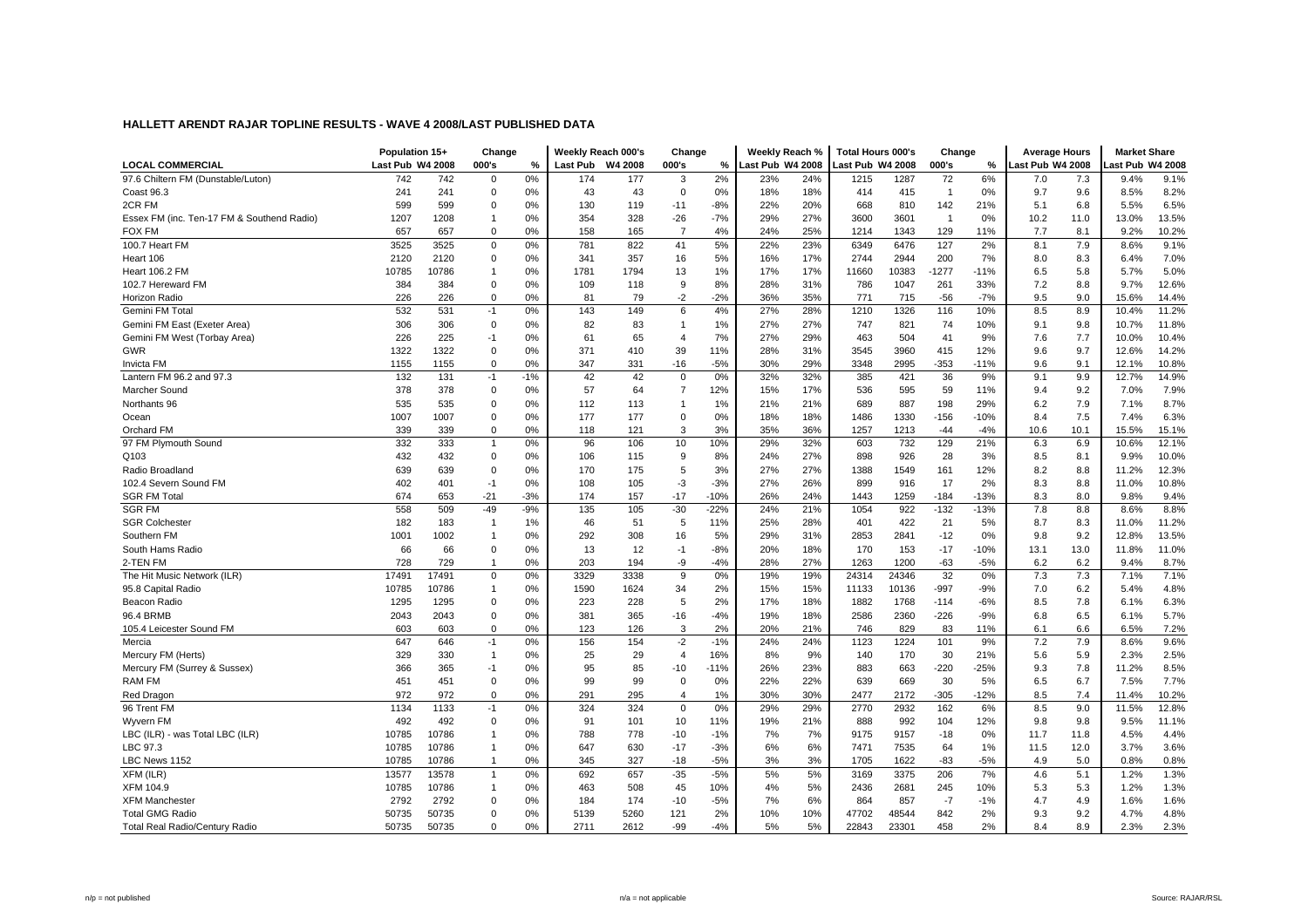|                                           | Population 15+   |       | Change         |     |          | Weekly Reach 000's | Change         |        | Weekly Reach %   |       | <b>Total Hours 000's</b> |       | Change         |        | <b>Average Hours</b> |      | <b>Market Share</b> |       |
|-------------------------------------------|------------------|-------|----------------|-----|----------|--------------------|----------------|--------|------------------|-------|--------------------------|-------|----------------|--------|----------------------|------|---------------------|-------|
| <b>LOCAL COMMERCIAL</b>                   | Last Pub W4 2008 |       | 000's          | %   | Last Pub | W4 2008            | 000's          | %      | Last Pub W4 2008 |       | Last Pub W4 2008         |       | 000's          | %      | Last Pub W4 2008     |      | ast Pub W4 2008     |       |
| <b>GMG Radio North West Total</b>         | n/p              | 5228  | n/a            | n/a | n/p      | 1236               | n/a            | n/a    | n/p              | 24%   | n/p                      | 11409 | n/a            | n/a    | n/p                  | 9.2  | n/p                 | 11.2% |
| <b>GMG Radio North West Regional</b>      | 5190             | 5190  | $\mathbf 0$    | 0%  | 1174     | 1086               | $-88$          | $-7%$  | 23%              | 21%   | 10583                    | 10472 | $-111$         | $-1%$  | 9.0                  | 9.6  | 10.5%               | 10.4% |
| <b>GMG Radio North East</b>               | 2195             | 2195  | $\mathbf 0$    | 0%  | 665      | 653                | $-12$          | $-2%$  | 30%              | 30%   | 5934                     | 5963  | 29             | 0%     | 8.9                  | 9.1  | 13.9%               | 13.9% |
| <b>GMG Radio Scotland</b>                 | 2860             | 2859  | -1             | 0%  | 925      | 919                | $-6$           | $-1%$  | 32%              | 32%   | 10118                    | 10632 | 514            | 5%     | 10.9                 | 11.6 | 20.0%               | 20.8% |
| Century Radio (ILR Network)               | 7385             | 7385  | $\mathbf 0$    | 0%  | 1094     | 1016               | $-78$          | $-7%$  | 15%              | 14%   | 8221                     | 8030  | $-191$         | $-2%$  | 7.5                  | 7.9  | 5.6%                | 5.6%  |
| Century Radio (North East)                | 2195             | 2195  | $\mathbf 0$    | 0%  | 449      | 459                | 10             | 2%     | 20%              | 21%   | 3186                     | 3343  | 157            | 5%     | 7.1                  | 7.3  | 7.5%                | 7.8%  |
| Century Radio (North West)                | 5190             | 5190  | $\mathbf 0$    | 0%  | 579      | 526                | $-53$          | $-9%$  | 11%              | 10%   | 4591                     | 4581  | $-10$          | 0%     | 7.9                  | 8.7  | 4.6%                | 4.5%  |
| <b>Total Real Radio</b>                   | 50735            | 50735 | $\mathbf 0$    | 0%  | 1621     | 1601               | $-20$          | $-1%$  | 3%               | 3%    | 14622                    | 15271 | 649            | 4%     | 9.0                  | 9.5  | 1.5%                | 1.5%  |
| Real Radio (ILR Network)                  | 7214             | 7214  | $\mathbf 0$    | 0%  | 1475     | 1444               | $-31$          | $-2%$  | 20%              | 20%   | 13815                    | 14281 | 466            | 3%     | 9.4                  | 9.9  | 10.3%               | 10.5% |
| Real Radio (Scotland)                     | 2676             | 2676  | $\mathbf 0$    | 0%  | 759      | 725                | $-34$          | $-4%$  | 28%              | 27%   | 7522                     | 7911  | 389            | 5%     | 9.9                  | 10.9 | 15.9%               | 16.6% |
| Real Radio (Wales)                        | 1763             | 1763  | $\mathsf 0$    | 0%  | 394      | 406                | 12             | 3%     | 22%              | 23%   | 3830                     | 3902  | 72             | 2%     | 9.7                  | 9.6  | 10.3%               | 10.4% |
| Real Radio (Yorkshire)                    | 2775             | 2775  | $\mathbf 0$    | 0%  | 322      | 313                | -9             | $-3%$  | 12%              | 11%   | 2463                     | 2468  | 5              | 0%     | 7.6                  | 7.9  | 4.9%                | 4.9%  |
| 96.3 Rock Radio                           | 810              | 810   | $\mathbf 0$    | 0%  | 47       | 53                 | 6              | 13%    | 6%               | 7%    | 340                      | 344   | $\overline{4}$ | 1%     | 7.2                  | 6.5  | 2.5%                | 2.5%  |
| 106.1 Rock Radio                          | n/p              | 2238  | n/a            | n/a | n/p      | 139                | n/a            | n/a    | n/p              | 6%    | n/p                      | 922   | n/a            | n/a    | n/p                  | 6.6  | n/p                 | 2.2%  |
| <b>Total Smooth Radio</b>                 | 50735            | 50735 | $\mathbf 0$    | 0%  | 2773     | 2885               | 112            | 4%     | 5%               | 6%    | 24519                    | 23978 | $-541$         | $-2%$  | 8.8                  | 8.3  | 2.4%                | 2.4%  |
| Smooth Radio (ILR Network)                | 25641            | 25642 | $\overline{1}$ | 0%  | 2436     | 2553               | 117            | 5%     | 9%               | 10%   | 22493                    | 21992 | $-501$         | $-2%$  | 9.2                  | 8.6  | 4.5%                | 4.4%  |
| Smooth Radio Midlands                     | 5594             | 5594  | $\mathbf 0$    | 0%  | 680      | 723                | 43             | 6%     | 12%              | 13%   | 8249                     | 7971  | $-278$         | $-3%$  | 12.1                 | 11.0 | 7.1%                | 7.1%  |
| Smooth Radio (East Midlands)              | 2110             | 2110  | $\mathbf 0$    | 0%  | 287      | 314                | 27             | 9%     | 14%              | 15%   | 2936                     | 2844  | $-92$          | $-3%$  | 10.2                 | 9.1  | 6.9%                | 6.8%  |
| Smooth Radio (West Midlands)              | 3525             | 3525  | $\mathbf 0$    | 0%  | 395      | 409                | 14             | 4%     | 11%              | 12%   | 5347                     | 5127  | $-220$         | $-4%$  | 13.5                 | 12.5 | 7.2%                | 7.2%  |
| Smooth Radio (Glasgow)                    | 1878             | 1878  | $\mathbf 0$    | 0%  | 216      | 226                | 10             | 5%     | 12%              | 12%   | 2257                     | 2377  | 120            | 5%     | 10.4                 | 10.5 | 6.9%                | 7.3%  |
| Smooth Radio (London)                     | 10785            | 10786 | $\mathbf{1}$   | 0%  | 538      | 594                | 56             | 10%    | 5%               | 6%    | 2990                     | 3355  | 365            | 12%    | 5.6                  | 5.7  | 1.5%                | 1.6%  |
| Smooth Radio (North East)                 | 2195             | 2195  | $\mathbf{0}$   | 0%  | 315      | 301                | $-14$          | $-4%$  | 14%              | 14%   | 2748                     | 2620  | $-128$         | $-5%$  | 8.7                  | 8.7  | 6.4%                | 6.1%  |
| Smooth Radio (North West)                 | 5190             | 5190  | $\overline{0}$ | 0%  | 752      | 711                | $-41$          | $-5%$  | 14%              | 14%   | 5992                     | 5891  | $-101$         | $-2%$  | 8.0                  | 8.3  | 5.9%                | 5.8%  |
| 107.8 Radio Hampshire                     | 404              | 405   | $\overline{1}$ | 0%  | 24       | 25                 | $\overline{1}$ | 4%     | 6%               | 6%    | 117                      | 105   | $-12$          | $-10%$ | 4.9                  | 4.2  | 1.4%                | 1.2%  |
| JACKfm Oxfordshire                        | 411              | 411   | $\mathsf 0$    | 0%  | 62       | 58                 | $-4$           | $-6%$  | 15%              | 14%   | 406                      | 411   | 5              | 1%     | 6.5                  | 7.1  | 5.2%                | 5.1%  |
| 106 JACKfm                                | 411              | 411   | $\mathbf 0$    | 0%  | 44       | 43                 | $-1$           | $-2%$  | 11%              | 11%   | 326                      | 305   | $-21$          | $-6%$  | 7.4                  | 7.0  | 4.2%                | 3.8%  |
| Oxford's FM107.9                          | 411              | 411   | $\mathbf 0$    | 0%  | 23       | 20                 | $-3$           | $-13%$ | 6%               | 5%    | 80                       | 106   | 26             | 33%    | 3.5                  | 5.4  | 1.0%                | 1.3%  |
| <b>KCFM 99.8</b>                          | 473              | 473   | $\mathbf 0$    | 0%  | 64       | 69                 | 5              | 8%     | 14%              | 15%   | 449                      | 558   | 109            | 24%    | 7.0                  | 8.1  | 4.0%                | 5.2%  |
| Kingdom FM                                | 292              | 292   | $\mathbf 0$    | 0%  | 64       | 65                 | $\overline{1}$ | 2%     | 22%              | 22%   | 584                      | 524   | $-60$          | $-10%$ | 9.1                  | 8.1  | 10.5%               | 9.6%  |
| kmfm Group                                | 980              | 980   | $\mathsf 0$    | 0%  | 161      | 161                | $\mathbf 0$    | 0%     | 16%              | 16%   | 1883                     | 1773  | $-110$         | $-6%$  | 11.7                 | 11.0 | 7.9%                | 7.6%  |
| kmfm East                                 | 469              | 468   | $-1$           | 0%  | 108      | 97                 | $-11$          | $-10%$ | 23%              | 21%   | 1331                     | 1261  | $-70$          | $-5%$  | 12.4                 | 13.1 | 11.9%               | 11.4% |
| kmfm West                                 | 512              | 512   | $\mathbf 0$    | 0%  | 54       | 64                 | 10             | 19%    | 10%              | 13%   | 552                      | 512   | $-40$          | $-7%$  | 10.3                 | 8.0  | 4.4%                | 4.2%  |
| Lincs FM Group                            | 2175             | 2221  | 46             | 2%  | 630      | 628                | $-2$           | 0%     | 29%              | 28%   | 6955                     | 7215  | 260            | 4%     | 11.0                 | 11.5 | 15.6%               | 15.8% |
| <b>Lincs FM 102.2</b>                     | 894              | 894   | $\mathsf 0$    | 0%  | 342      | 350                | 8              | 2%     | 38%              | 39%   | 4037                     | 4488  | 451            | 11%    | 11.8                 | 12.8 | 20.8%               | 21.9% |
| Oak FM                                    | 262              | 308   | 46             | 18% | 41       | 40                 | $-1$           | $-2%$  | 16%              | 13%   | 470                      | 361   | $-109$         | $-23%$ | 11.5                 | 9.1  | 9.2%                | 5.7%  |
| White Rose Radio Network (Lincs FM Group) | 1036             | 1036  | $\mathbf{0}$   | 0%  | 249      | 248                | $-1$           | 0%     | 24%              | 24%   | 2366                     | 2225  | $-141$         | $-6%$  | 9.5                  | 9.0  | 11.6%               | 11.1% |
| Dearne FM                                 | 225              | 225   | $\mathbf 0$    | 0%  | 73       | 73                 | $\mathbf 0$    | 0%     | 33%              | 33%   | 718                      | 655   | $-63$          | $-9%$  | 9.8                  | 9.0  | 15.9%               | 14.0% |
| <b>Ridings FM</b>                         | 294              | 293   | $-1$           | 0%  | 41       | 46                 | 5              | 12%    | 14%              | 16%   | 428                      | 389   | $-39$          | $-9%$  | 10.4                 | 8.5  | 8.3%                | 7.5%  |
| <b>Rother FM</b>                          | 205              | 206   | $\overline{1}$ | 0%  | 38       | 37                 | $-1$           | $-3%$  | 19%              | 18%   | 280                      | 305   | 25             | 9%     | 7.3                  | 8.3  | 6.5%                | 7.3%  |
| Trax FM                                   | 362              | 363   | $\overline{1}$ | 0%  | 100      | 91                 | -9             | $-9%$  | 28%              | 25%   | 978                      | 792   | $-186$         | $-19%$ | 9.7                  | 8.7  | 13.4%               | 11.6% |
| Lite FM                                   | 186              | 186   | $\mathsf 0$    | 0%  | 31       | 29                 | $-2$           | $-6%$  | 17%              | 16%   | 308                      | 198   | $-110$         | $-36%$ | 9.8                  | 6.8  | 7.4%                | 4.8%  |
| The Litt Radio Group (London)             | 10786            | 10785 | $-1$           | 0%  | 465      | 447                | $-18$          | $-4%$  | 4%               | 4%    | 3487                     | 3289  | $-198$         | $-6%$  | 7.5                  | 7.4  | 1.7%                | 1.6%  |
| South London Radio 107.3 FM (South FM)    | 1472             | 1472  | $\mathbf 0$    | 0%  | 18       | 19                 | $\overline{1}$ | 6%     | 1%               | 1%    | 112                      | 107   | $-5$           | $-4%$  | 6.2                  | 5.6  | 0.4%                | 0.4%  |
| Time FM 106.6                             | 278              | 278   | $\mathbf 0$    | 0%  | 22       | 23                 | $\overline{1}$ | 5%     | 8%               | 8%    | 157                      | 169   | 12             | 8%     | 7.0                  | 7.5  | 2.8%                | 3.1%  |
| Time FM 106.8                             | 555              | 555   | $\mathbf 0$    | 0%  | 14       | 13                 | $-1$           | $-7%$  | 3%               | 2%    | 66                       | 108   | 42             | 64%    | 4.6                  | 8.1  | 0.6%                | 1.0%  |
| Time FM 107.5                             | 397              | 397   | $\mathbf 0$    | 0%  | 21       | 19                 | $-2$           | $-10%$ | 5%               | 5%    | 199                      | 179   | $-20$          | $-10%$ | 9.7                  | 9.6  | 2.9%                | 3.0%  |
| The Sunrise Group                         | 50735            | 50735 | $\mathbf 0$    | 0%  | 528      | 522                | $-6$           | $-1%$  | 1%               | 1%    | 3510                     | 3518  | 8              | 0%     | 6.7                  | 6.7  | 0.3%                | 0.3%  |
| Kismat Radio 1035 (Greater London)        | 10785            | 10786 | $\overline{1}$ | 0%  | 76       | 67                 | -9             | $-12%$ | 1%               | 1%    | 532                      | 473   | $-59$          | $-11%$ | 7.0                  | 7.1  | 0.3%                | 0.2%  |
| Punjabi Radio (was Yarr Radio)            | 10785            | 10786 | $\mathbf{1}$   | 0%  | 25       | 35                 | 10             | 40%    | $*_{\%}$         | $*$ % | 109                      | 214   | 105            | 96%    | 4.3                  | 6.2  | 0.1%                | 0.1%  |
| Sunrise Radio (Greater London)            | 10785            | 10786 | $\mathbf{1}$   | 0%  | 345      | 309                | $-36$          | $-10%$ | 3%               | 3%    | 2098                     | 1719  | -379           | $-18%$ | 6.1                  | 5.6  | 1.0%                | 0.8%  |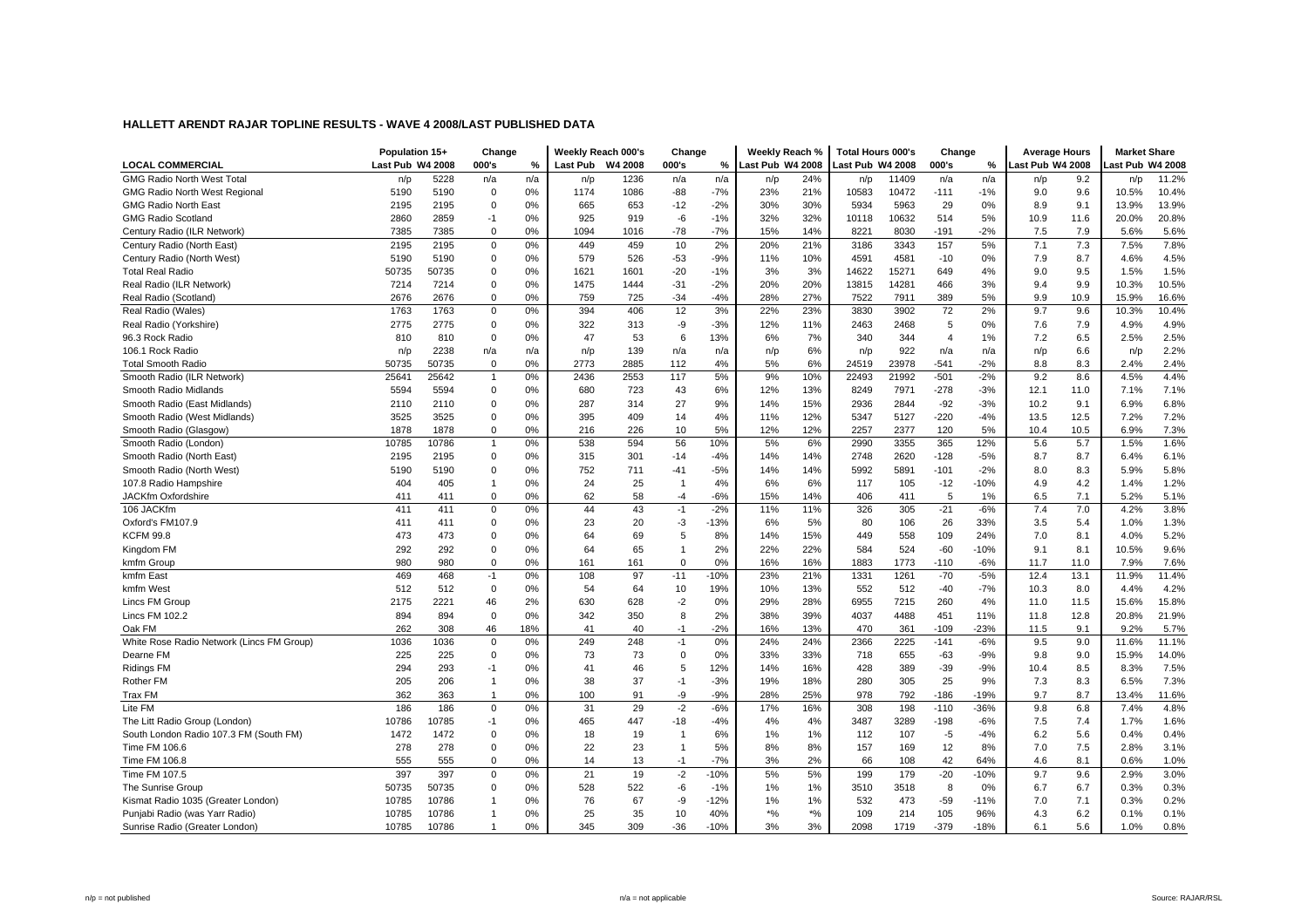|                                     | Population 15+   |       | Change         |        |          | Weekly Reach 000's | Change         |        | Weekly Reach %  |       | <b>Total Hours 000's</b> |      | Change         |        | <b>Average Hours</b> |      | <b>Market Share</b> |       |
|-------------------------------------|------------------|-------|----------------|--------|----------|--------------------|----------------|--------|-----------------|-------|--------------------------|------|----------------|--------|----------------------|------|---------------------|-------|
| <b>LOCAL COMMERCIAL</b>             | Last Pub W4 2008 |       | 000's          | %      | Last Pub | W4 2008            | 000's          | %      | ast Pub W4 2008 |       | Last Pub W4 2008         |      | 000's          | %      | Last Pub W4 2008     |      | ast Pub W4 2008     |       |
| Sunrise Radio National              | 50735            | 50735 | $\mathbf 0$    | 0%     | 489      | 469                | $-20$          | $-4%$  | 1%              | 1%    | 2847                     | 2767 | $-80$          | $-3%$  | 5.8                  | 5.9  | 0.3%                | 0.3%  |
| Palm FM                             | 226              | 225   | $-1$           | 0%     | 27       | 27                 | $\mathbf 0$    | 0%     | 12%             | 12%   | 192                      | 252  | 60             | 31%    | 7.2                  | 9.4  | 4.1%                | 5.2%  |
| The Local Radio Company Group Total | 3352             | 3307  | -45            | $-1%$  | 721      | 697                | $-24$          | $-3%$  | 22%             | 21%   | 6063                     | 5566 | $-497$         | $-8%$  | 8.4                  | 8.0  | 8.7%                | 8.2%  |
| Alpha 103.2                         | 141              | 142   | $\overline{1}$ | 1%     | 25       | 24                 | $-1$           | $-4%$  | 18%             | 17%   | 142                      | 138  | $-4$           | $-3%$  | 5.6                  | 5.9  | 5.5%                | 5.4%  |
| 107.8 Arrow FM for Hastings         | 114              | 114   | $\mathbf 0$    | 0%     | 23       | 21                 | $-2$           | $-9%$  | 20%             | 18%   | 179                      | 183  | $\overline{4}$ | 2%     | 7.7                  | 8.8  | 6.3%                | 6.6%  |
| 2BR                                 | 195              | 195   | $\mathbf 0$    | 0%     | 55       | 51                 | $-4$           | $-7%$  | 28%             | 26%   | 525                      | 415  | $-110$         | $-21%$ | 9.6                  | 8.1  | 12.6%               | 10.6% |
| Durham FM                           | 247              | 202   | $-45$          | $-18%$ | 32       | 31                 | -1             | $-3%$  | 13%             | 15%   | 167                      | 157  | $-10$          | $-6%$  | 5.3                  | 5.1  | 3.7%                | 4.2%  |
| Fire 107.6 FM                       | 283              | 283   | $\mathbf 0$    | 0%     | 31       | 30                 | -1             | $-3%$  | 11%             | 10%   | 231                      | 228  | $-3$           | $-1%$  | 7.3                  | 7.7  | 3.8%                | 3.8%  |
| <b>IOW Radio</b>                    | 119              | 119   | $\mathbf 0$    | 0%     | 37       | 34                 | -3             | $-8%$  | 31%             | 29%   | 413                      | 361  | $-52$          | $-13%$ | 11.1                 | 10.5 | 17.9%               | 15.6% |
| Minster FM                          | 330              | 330   | $\mathbf 0$    | 0%     | 90       | 87                 | $-3$           | $-3%$  | 27%             | 26%   | 715                      | 673  | $-42$          | $-6%$  | 7.9                  | 7.7  | 9.6%                | 8.9%  |
| <b>Total Mix</b>                    | 255              | 254   | $-1$           | 0%     | 51       | 47                 | $-4$           | $-8%$  | 20%             | 18%   | 359                      | 310  | $-49$          | $-14%$ | 7.0                  | 6.6  | 7.2%                | 6.3%  |
| <b>Mix 96</b>                       | 121              | 121   | 0              | 0%     | 35       | 32                 | -3             | $-9%$  | 29%             | 27%   | 259                      | 237  | $-22$          | $-8%$  | 7.5                  | 7.4  | 10.1%               | 9.4%  |
| <b>Mix 107</b>                      | 134              | 134   | $\Omega$       | 0%     | 16       | 15                 | $-1$           | $-6%$  | 12%             | 11%   | 100                      | 72   | $-28$          | $-28%$ | 6.1                  | 4.8  | 4.1%                | 3.1%  |
| 107.4 The Quay                      | 371              | 372   | $\mathbf{1}$   | 0%     | 43       | 42                 | $-1$           | $-2%$  | 11%             | 11%   | 233                      | 233  | $\mathbf 0$    | 0%     | 5.5                  | 5.5  | 3.1%                | 3.1%  |
| 106.9 Silk FM                       | 179              | 178   | $-1$           | $-1%$  | 25       | 24                 | $-1$           | $-4%$  | 14%             | 13%   | 180                      | 139  | $-41$          | $-23%$ | 7.3                  | 5.8  | 5.0%                | 4.1%  |
| 107.5 Sovereign Radio               | 150              | 150   | 0              | 0%     | 33       | 30                 | -3             | $-9%$  | 22%             | 20%   | 305                      | 218  | $-87$          | $-29%$ | 9.3                  | 7.3  | 8.7%                | 6.4%  |
| Spire FM                            | 112              | 112   | 0              | 0%     | 44       | 45                 | $\overline{1}$ | 2%     | 39%             | 41%   | 427                      | 471  | 44             | 10%    | 9.7                  | 10.4 | 15.5%               | 17.1% |
| Spirit FM                           | 207              | 207   | $\Omega$       | 0%     | 50       | 47                 | $-3$           | $-6%$  | 24%             | 23%   | 401                      | 384  | $-17$          | $-4%$  | 8.0                  | 8.2  | 8.9%                | 8.3%  |
| 97.2 Stray FM                       | 144              | 144   | 0              | 0%     | 47       | 47                 | $\mathbf 0$    | 0%     | 33%             | 33%   | 410                      | 393  | $-17$          | $-4%$  | 8.7                  | 8.3  | 13.2%               | 12.3% |
| Sun FM                              | 269              | 269   | 0              | 0%     | 64       | 64                 | $\mathbf 0$    | 0%     | 24%             | 24%   | 680                      | 638  | $-42$          | $-6%$  | 10.6                 | 10.0 | 13.9%               | 12.7% |
| Wessex FM                           | 121              | 121   | 0              | 0%     | 38       | 36                 | $-2$           | $-5%$  | 31%             | 30%   | 334                      | 306  | $-28$          | $-8%$  | 8.8                  | 8.4  | 13.3%               | 12.4% |
| <b>Yorkshire Coast Radio</b>        | 115              | 116   | 1              | 1%     | 43       | 41                 | $-2$           | $-5%$  | 38%             | 35%   | 380                      | 344  | $-36$          | $-9%$  | 8.8                  | 8.4  | 15.9%               | 14.0% |
| Radio Mansfield 103.2               | 153              | 153   | $\Omega$       | 0%     | 45       | 44                 | $-1$           | $-2%$  | 30%             | 28%   | 394                      | 378  | $-16$          | $-4%$  | 8.7                  | 8.7  | 11.7%               | 11.3% |
| Manx Radio                          | 67               | 67    | 0              | 0%     | 33       | 32                 | $-1$           | $-3%$  | 50%             | 47%   | 409                      | 412  | 3              | 1%     | 12.3                 | 12.9 | 27.8%               | 28.4% |
| <b>Total Midwest Radio</b>          | 189              | 190   | $\mathbf{1}$   | 1%     | 42       | 40                 | $-2$           | $-5%$  | 22%             | 21%   | 391                      | 324  | $-67$          | $-17%$ | 9.3                  | 8.1  | 8.4%                | 7.1%  |
| Midwest Radio (Ivel FM)             | 131              | 132   | $\mathbf{1}$   | 1%     | 28       | 26                 | $-2$           | $-7%$  | 21%             | 20%   | 317                      | 243  | $-74$          | $-23%$ | 11.5                 | 9.3  | 9.4%                | 7.4%  |
| Midwest Radio (Vale FM)             | 58               | 58    | $\mathbf 0$    | 0%     | 14       | 14                 | $\mathbf 0$    | 0%     | 24%             | 23%   | 74                       | 80   | 6              | 8%     | 5.2                  | 5.9  | 5.8%                | 6.2%  |
| Northern Media Group                | 553              | 552   | $-1$           | 0%     | 123      | 126                | 3              | 2%     | 22%             | 23%   | 867                      | 927  | 60             | 7%     | 7.1                  | 7.4  | 8.5%                | 8.8%  |
| Five FM                             | 78               | 78    | $\Omega$       | 0%     | 16       | 20                 | $\overline{4}$ | 25%    | 21%             | 25%   | 160                      | 210  | 50             | 31%    | 9.8                  | 10.6 | 10.6%               | 13.4% |
| Q102.9FM/Q97.2FM/Q101.2FM           | 292              | 293   | $\mathbf{1}$   | 0%     | 72       | 74                 | $\overline{2}$ | 3%     | 25%             | 25%   | 454                      | 454  | $\mathbf 0$    | 0%     | 6.3                  | 6.1  | 8.4%                | 8.2%  |
| Seven FM                            | 141              | 141   | 0              | 0%     | 24       | 20                 | $-4$           | $-17%$ | 17%             | 15%   | 138                      | 130  | -8             | $-6%$  | 5.9                  | 6.4  | 5.2%                | 4.7%  |
| Six FM                              | 87               | 86    | $-1$           | $-1%$  | 12       | 12                 | $\mathbf 0$    | 0%     | 14%             | 14%   | 114                      | 134  | 20             | 18%    | 9.6                  | 10.8 | 7.6%                | 8.6%  |
| Original 106.5fm (Bristol)          | 573              | 573   | $\mathbf 0$    | 0%     | 25       | 21                 | $-4$           | $-16%$ | 4%              | 4%    | 195                      | 100  | $-95$          | $-49%$ | 7.8                  | 4.8  | 1.6%                | 0.8%  |
| Original 106                        | n/p              | 309   | n/a            | n/a    | n/p      | 35                 | n/a            | n/a    | n/p             | 11%   | n/p                      | 230  | n/a            | n/a    | n/p                  | 6.6  | n/p                 | 3.7%  |
| Panjab Radio                        | n/p              | 10786 | n/a            | n/a    | n/p      | 49                 | n/a            | n/a    | n/p             | $*$ % | n/p                      | 261  | n/a            | n/a    | n/p                  | 5.3  | n/p                 | 0.1%  |
| Pennine FM (formerly 107.9 Home FM) | 201              | 201   | $\mathbf 0$    | 0%     | 22       | 20                 | $-2$           | $-9%$  | 11%             | 10%   | 116                      | 113  | $-3$           | $-3%$  | 5.2                  | 5.6  | 3.0%                | 3.0%  |
| Premier Christian Radio             | 10785            | 10786 | $\overline{1}$ | 0%     | 147      | 137                | $-10$          | $-7%$  | 1%              | 1%    | 2169                     | 1352 | $-817$         | $-38%$ | 14.8                 | 9.9  | 1.1%                | 0.6%  |
| QuayWest FM                         | 108              | 109   | $\overline{1}$ | 1%     | 20       | 19                 | $-1$           | $-5%$  | 19%             | 18%   | 194                      | 202  | 8              | 4%     | 9.5                  | 10.5 | 7.9%                | 7.9%  |
| Reading 107 FM                      | 268              | 269   | $\overline{1}$ | 0%     | 37       | 35                 | $-2$           | $-5%$  | 14%             | 13%   | 164                      | 165  | $\mathbf{1}$   | 1%     | 4.4                  | 4.7  | 3.5%                | 3.8%  |
| 96.2 The Revolution                 | 504              | 503   | $-1$           | 0%     | 19       | 21                 | $\overline{2}$ | 11%    | 4%              | 4%    | 91                       | 99   | 8              | 9%     | 4.9                  | 4.8  | 1.0%                | 1.1%  |
| Star Radio in Cheltenham            | 157              | 157   | $\mathbf{0}$   | 0%     | 9        | 11                 | 2              | 22%    | 6%              | 7%    | 56                       | 80   | 24             | 43%    | 6.1                  | 7.1  | 1.8%                | 2.5%  |
| Sunshine Radio                      | 670              | 670   | $\mathbf 0$    | 0%     | 27       | 39                 | 12             | 44%    | 4%              | 6%    | 360                      | 368  | 8              | 2%     | 13.2                 | 9.4  | 2.8%                | 2.8%  |
| <b>Tindle Radio Group</b>           | 1687             | 1459  | $-228$         | $-14%$ | 302      | 290                | $-12$          | $-4%$  | 18%             | 20%   | 2979                     | 2782 | $-197$         | $-7%$  | 9.9                  | 9.6  | 8.4%                | 9.4%  |
| Tindle Radio Anglia                 | 1249             | 1022  | $-227$         | $-18%$ | 177      | 159                | $-18$          | $-10%$ | 14%             | 16%   | 1580                     | 1318 | $-262$         | $-17%$ | 8.9                  | 8.3  | 6.1%                | 6.5%  |
| 103.4 The Beach                     | 179              | 178   | $-1$           | $-1%$  | 54       | 49                 | -5             | $-9%$  | 30%             | 28%   | 483                      | 413  | $-70$          | $-14%$ | 8.9                  | 8.4  | 14.2%               | 13.1% |
| Dream 100                           | 187              | 186   | $-1$           | $-1%$  | 31       | 32                 | $\overline{1}$ | 3%     | 17%             | 17%   | 340                      | 284  | $-56$          | -16%   | 11.0                 | 9.0  | 8.5%                | 7.3%  |
| North Norfolk Radio                 | 92               | 91    | $-1$           | $-1%$  | 16       | 16                 | $\mathbf 0$    | 0%     | 17%             | 18%   | 151                      | 168  | 17             | 11%    | 9.4                  | 10.4 | 7.0%                | 8.0%  |
| 99.9 Radio Norwich                  | 317              | 317   | $\mathbf 0$    | 0%     | 31       | 36                 | 5              | 16%    | 10%             | 11%   | 242                      | 251  | 9              | 4%     | 7.8                  | 7.0  | 3.9%                | 4.0%  |
| Town 102 FM                         | 299              | 269   | $-30$          | $-10%$ | 27       | 26                 | -1             | $-4%$  | 9%              | 10%   | 217                      | 197  | $-20$          | $-9%$  | 8.0                  | 7.7  | 3.5%                | 3.8%  |
| Channel 103 FM                      | 74               | 74    | $\mathbf 0$    | 0%     | 38       | 37                 | $-1$           | $-3%$  | 51%             | 50%   | 448                      | 458  | 10             | 2%     | 11.9                 | 12.3 | 27.2%               | 27.6% |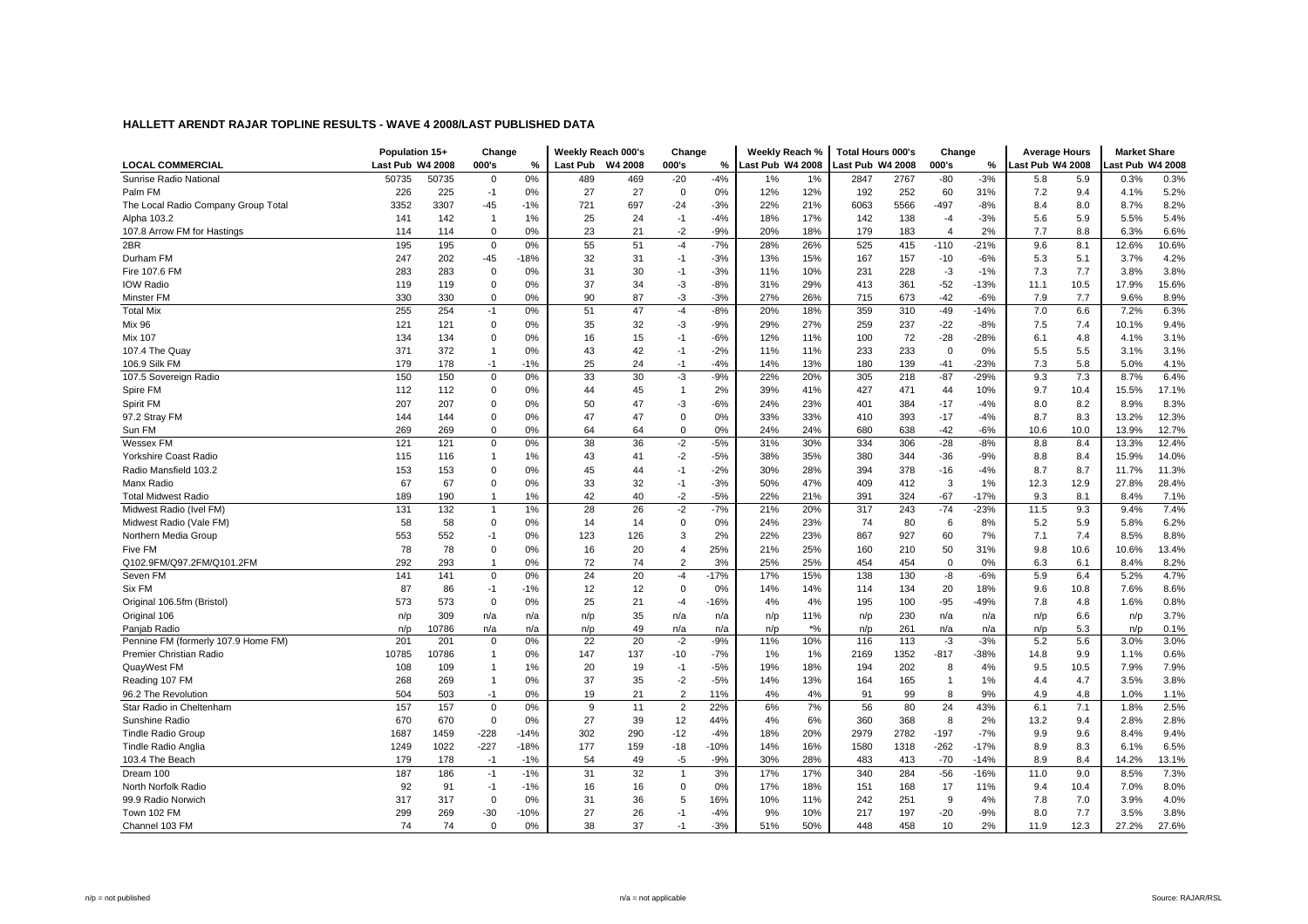|                                                      | Population 15+   |       | Change         |        |      | Weekly Reach 000's | Change         |        | Weekly Reach %   |     | <b>Total Hours 000's</b> |       | Change                |        | <b>Average Hours</b> |      | <b>Market Share</b> |       |
|------------------------------------------------------|------------------|-------|----------------|--------|------|--------------------|----------------|--------|------------------|-----|--------------------------|-------|-----------------------|--------|----------------------|------|---------------------|-------|
| <b>LOCAL COMMERCIAL</b>                              | Last Pub W4 2008 |       | 000's          | %      |      | Last Pub W4 2008   | 000's          | %      | Last Pub W4 2008 |     | Last Pub W4 2008         |       | 000's                 | %      | ast Pub W4 2008      |      | ast Pub W4 2008     |       |
| Delta FM                                             | 93               | 93    | 0              | 0%     | 16   | 17                 | -1             | 6%     | 17%              | 18% | 162                      | 175   | 13                    | 8%     | 10.3                 | 10.3 | 8.1%                | 8.6%  |
| Island FM 104.7                                      | 50               | 50    | $\Omega$       | 0%     | 23   | 24                 | $\mathbf{1}$   | 4%     | 47%              | 48% | 369                      | 376   | $\overline{7}$        | 2%     | 15.7                 | 15.9 | 41.4%               | 42.5% |
| Kick and Kestrel                                     | 220              | 220   | $\Omega$       | 0%     | 48   | 53                 | 5              | 10%    | 22%              | 24% | 420                      | 454   | 34                    | 8%     | 8.8                  | 8.6  | 8.4%                | 9.5%  |
| <b>Kestrel FM</b>                                    | 134              | 134   | 0              | 0%     | 35   | 37                 | $\overline{2}$ | 6%     | 26%              | 27% | 302                      | 307   | 5                     | 2%     | 8.7                  | 8.4  | 9.2%                | 9.9%  |
| Kick FM                                              | 86               | 86    | 0              | 0%     | 13   | 16                 | 3              | 23%    | 16%              | 19% | 118                      | 147   | 29                    | 25%    | 8.8                  | 9.2  | 6.9%                | 8.7%  |
| Town and Country Broadcasting (South and West Wales) | 1558             | 1559  | $\mathbf{1}$   | 0%     | 198  | 191                | $-7$           | $-4%$  | 13%              | 12% | 1522                     | 1516  | $-6$                  | 0%     | 7.7                  | 7.9  | 4.7%                | 4.7%  |
| 106.3 Bridge FM                                      | 120              | 120   | $\mathbf 0$    | 0%     | 40   | 39                 | $-1$           | $-3%$  | 33%              | 32% | 293                      | 335   | 42                    | 14%    | 7.3                  | 8.6  | 12.3%               | 13.8% |
| Nation Radio                                         | 1387             | 1387  | $\Omega$       | 0%     | 45   | 48                 | 3              | 7%     | 3%               | 3%  | 143                      | 193   | 50                    | 35%    | 3.2                  | 4.0  | 0.5%                | 0.7%  |
| 97.1 Radio Carmarthenshire                           | 125              | 124   | $-1$           | $-1%$  | 36   | 36                 | $\mathbf 0$    | 0%     | 29%              | 29% | 256                      | 248   | -8                    | $-3%$  | 7.0                  | 6.8  | 11.3%               | 10.6% |
| 102.5 Radio Pembrokeshire                            | 90               | 91    | $\overline{1}$ | 1%     | 45   | 44                 | $-1$           | $-2%$  | 50%              | 49% | 513                      | 473   | $-40$                 | $-8%$  | 11.3                 | 10.7 | 29.5%               | 28.1% |
| 102.1 Swansea Bay Radio                              | 449              | 449   | $\mathbf 0$    | 0%     | 36   | 31                 | $-5$           | $-14%$ | 8%               | 7%  | 281                      | 264   | $-17$                 | $-6%$  | 7.9                  | 8.6  | 3.3%                | 3.0%  |
| 3TR                                                  | 67               | 67    | $\mathbf 0$    | 0%     | 15   | 15                 | $\mathbf 0$    | 0%     | 22%              | 23% | 180                      | 160   | $-20$                 | $-11%$ | 12.3                 | 10.4 | 12.5%               | 11.2% |
| <b>Total UKRD</b>                                    | 2006             | 1986  | $-20$          | $-1%$  | 390  | 396                | 6              | 2%     | 19%              | 20% | 3504                     | 3706  | 202                   | 6%     | 9.0                  | 9.4  | 8.7%                | 9.3%  |
| Pirate FM                                            | 475              | 474   | $-1$           | 0%     | 127  | 123                | $-4$           | $-3%$  | 27%              | 26% | 1435                     | 1377  | $-58$                 | $-4%$  | 11.3                 | 11.2 | 15.4%               | 15.7% |
| <b>Star Radio West</b>                               | 576              | 576   | 0              | 0%     | 49   | 62                 | 13             | 27%    | 9%               | 11% | 408                      | 635   | 227                   | 56%    | 8.3                  | 10.2 | 3.3%                | 5.1%  |
| Star Radio in Bristol                                | 444              | 445   | $\overline{1}$ | 0%     | 25   | 32                 | $\overline{7}$ | 28%    | 6%               | 7%  | 237                      | 331   | 94                    | 40%    | 9.3                  | 10.3 | 2.5%                | 3.4%  |
| Star Radio in North Somerset                         | 132              | 131   | $-1$           | $-1%$  | 22   | 23                 | $\overline{1}$ | 5%     | 17%              | 18% | 204                      | 265   | 61                    | 30%    | 9.3                  | 11.5 | 7.5%                | 9.7%  |
| The County Sound Radio Network                       | 529              | 530   | $\overline{1}$ | 0%     | 123  | 122                | $-1$           | $-1%$  | 23%              | 23% | 781                      | 774   | $-7$                  | $-1%$  | 6.4                  | 6.3  | 7.7%                | 7.9%  |
| County Sound 1566                                    | 529              | 530   | $\overline{1}$ | 0%     | 8    | 13                 | 5              | 63%    | 2%               | 2%  | 51                       | 75    | 24                    | 47%    | 6.2                  | 6.0  | 0.5%                | 0.8%  |
| 96.4 Eagle Radio                                     | 529              | 530   | $\overline{1}$ | 0%     | 117  | 112                | -5             | $-4%$  | 22%              | 21% | 729                      | 699   | $-30$                 | $-4%$  | 6.2                  | 6.3  | 7.2%                | 7.1%  |
| <b>Total UKRD East</b>                               | 426              | 406   | $-20$          | $-5%$  | 92   | 89                 | $-3$           | $-3%$  | 21%              | 22% | 881                      | 921   | 40                    | 5%     | 9.6                  | 10.4 | 10.3%               | 10.7% |
| <b>KL.FM 96.7</b>                                    | 149              | 149   | $\mathbf 0$    | 0%     | 51   | 51                 | $\mathsf 0$    | 0%     | 34%              | 34% | 497                      | 608   | 111                   | 22%    | 9.8                  | 12.0 | 14.3%               | 18.1% |
| Star Radio in Cambridge                              | 279              | 258   | $-21$          | $-8%$  | 38   | 36                 | $-2$           | $-5%$  | 14%              | 14% | 306                      | 247   | $-59$                 | $-19%$ | 8.0                  | 6.8  | 5.4%                | 4.8%  |
| UTV Radio (inc. talkSPORT)                           | 50735            | 50735 | $\mathbf 0$    | 0%     | 3617 | 3620               | 3              | 0%     | 7%               | 7%  | 30558                    | 29134 | $-1424$               | $-5%$  | 8.4                  | 8.0  | 3.0%                | 2.9%  |
| UTV Radio (excl. talkSPORT)                          | 7727             | 7774  | 47             | 1%     | 1329 | 1290               | $-39$          | $-3%$  | 17%              | 17% | 11567                    | 10910 | $-657$                | $-6%$  | 8.7                  | 8.5  | 7.5%                | 7.1%  |
| Imagine FM                                           | 374              | 374   | $\mathbf 0$    | 0%     | 35   | 27                 | $-8$           | $-23%$ | 9%               | 7%  | 186                      | 85    | $-101$                | $-54%$ | 5.2                  | 3.2  | 2.8%                | 1.2%  |
| 107.6 Juice FM                                       | 956              | 955   | $-1$           | 0%     | 147  | 158                | 11             | 7%     | 15%              | 16% | 703                      | 680   | $-23$                 | $-3%$  | 4.8                  | 4.3  | 3.5%                | 3.4%  |
| Peak 107 FM                                          | 410              | 410   | $\Omega$       | 0%     | 74   | 73                 | $-1$           | $-1%$  | 18%              | 18% | 784                      | 734   | $-50$                 | $-6%$  | 10.6                 | 10.0 | 9.5%                | 9.3%  |
| The Pulse/Pulse Classic Gold                         | 837              | 836   | $-1$           | 0%     | 134  | 135                | $\mathbf{1}$   | 1%     | 16%              | 16% | 839                      | 877   | 38                    | 5%     | 6.3                  | 6.5  | 5.4%                | 5.6%  |
| The Pulse                                            | 837              | 836   | $-1$           | 0%     | 122  | 121                | $-1$           | $-1%$  | 15%              | 14% | 682                      | 707   | 25                    | 4%     | 5.6                  | 5.8  | 4.4%                | 4.5%  |
| <b>Pulse Classic Gold</b>                            | 837              | 836   | $-1$           | 0%     | 28   | 29                 | $\overline{1}$ | 4%     | 3%               | 3%  | 157                      | 170   | 13                    | 8%     | 5.5                  | 5.8  | 1.0%                | 1.1%  |
| Signal One & Signal Two                              | 768              | 768   | $\mathbf 0$    | 0%     | 277  | 251                | $-26$          | $-9%$  | 36%              | 33% | 3152                     | 2843  | $-309$                | $-10%$ | 11.4                 | 11.3 | 19.0%               | 18.4% |
| Signal One                                           | 768              | 768   | $\Omega$       | 0%     | 264  | 235                | $-29$          | $-11%$ | 34%              | 31% | 2695                     | 2425  | $-270$                | $-10%$ | 10.2                 | 10.3 | 16.2%               | 15.7% |
| Signal Two                                           | 768              | 768   | $\Omega$       | 0%     | 58   | 54                 | $-4$           | $-7%$  | 8%               | 7%  | 458                      | 419   | $-39$                 | $-9%$  | 7.9                  | 7.7  | 2.8%                | 2.7%  |
| <b>Talk 107</b>                                      | 1014             | 1015  | $\mathbf{1}$   | 0%     | 37   | 27                 | $-10$          | $-27%$ | 4%               | 3%  | 228                      | 142   | $-86$                 | -38%   | 6.1                  | 5.3  | 1.2%                | 0.7%  |
| 107.4 Tower FM                                       | 431              | 431   | $\mathbf 0$    | 0%     | 65   | 60                 | $-5$           | $-8%$  | 15%              | 14% | 509                      | 507   | $-2$                  | 0%     | 7.8                  | 8.4  | 5.9%                | 6.1%  |
| UTV Radio - South Wales                              | 800              | 800   | 0              | 0%     | 200  | 216                | 16             | 8%     | 25%              | 27% | 1813                     | 2148  | 335                   | 18%    | 9.1                  | 9.9  | 11.3%               | 13.1% |
| Total Swansea Sound/96.4 FM The Wave                 | 449              | 449   | 0              | 0%     | 155  | 170                | 15             | 10%    | 34%              | 38% | 1351                     | 1644  | 293                   | 22%    | 8.7                  | 9.7  | 16.1%               | 18.8% |
| 96.4 FM The Wave                                     | 449              | 449   | 0              | 0%     | 109  | 129                | 20             | 18%    | 24%              | 29% | 833                      | 1043  | 210                   | 25%    | 7.6                  | 8.1  | 9.9%                | 11.9% |
| Swansea Sound - 1170 MW                              | 449              | 449   | 0              | 0%     | 65   | 64                 | $-1$           | $-2%$  | 14%              | 14% | 518                      | 601   | 83                    | 16%    | 8.0                  | 9.4  | 6.2%                | 6.9%  |
| <b>Valleys Radio</b>                                 | 351              | 351   | $\mathbf 0$    | 0%     | 45   | 46                 | $\overline{1}$ | 2%     | 13%              | 13% | 462                      | 504   | 42                    | 9%     | 10.3                 | 10.9 | 6.0%                | 6.6%  |
| U105                                                 | 792              | 838   | 46             | 6%     | 111  | 108                | -3             | $-3%$  | 14%              | 13% | 980                      | 1008  | 28                    | 3%     | 8.8                  | 9.3  | 6.3%                | 6.0%  |
| Radio Wave 96.5 FM                                   | 241              | 241   | $\mathbf 0$    | 0%     | 74   | 73                 | $-1$           | $-1%$  | 31%              | 30% | 808                      | 745   | $-63$                 | $-8%$  | 10.9                 | 10.1 | 17.0%               | 16.1% |
| 102.4 Wish / 107.2 Wire                              | 701              | 702   | $\mathbf{1}$   | 0%     | 142  | 136                | -6             | $-4%$  | 20%              | 19% | 1093                     | 1003  | $-90$                 | $-8%$  | 7.7                  | 7.4  | 7.7%                | 7.0%  |
| 107.2 Wire FM                                        | 274              | 274   | $\mathbf 0$    | 0%     | 64   | 61                 | $-3$           | $-5%$  | 23%              | 22% | 373                      | 352   | $-21$                 | $-6%$  | 5.8                  | 5.7  | 6.8%                | 6.1%  |
| 102.4 Wish FM                                        | 463              | 464   | $\mathbf{1}$   | 0%     | 82   | 69                 | $-13$          | $-16%$ | 18%              | 15% | 896                      | 554   | $-342$                | $-38%$ | 11.0                 | 8.0  | 9.4%                | 6.2%  |
| 107.7 The Wolf                                       | 426              | 427   | $\overline{1}$ | 0%     | 42   | 37                 | $-5$           | $-12%$ | 10%              | 9%  | 334                      | 258   | $-76$                 | $-23%$ | 8.0                  | 6.9  | 3.5%                | 2.9%  |
| Wave 102 FM                                          | 174              | 153   | $-21$          | $-12%$ | 33   | 27                 | $-6$           | $-18%$ | 19%              | 17% | 309                      | 247   | $-62$                 | $-20%$ | 9.4                  | 9.3  | 9.9%                | 9.3%  |
| Yorkshire Radio                                      | 4988             | 4988  | $\Omega$       | 0%     | 50   | 52                 | $\overline{a}$ | 4%     | 1%               | 1%  | 203                      | 207   | $\boldsymbol{\Delta}$ | 2%     | 4.1                  | 4.0  | 0.2%                | 0.2%  |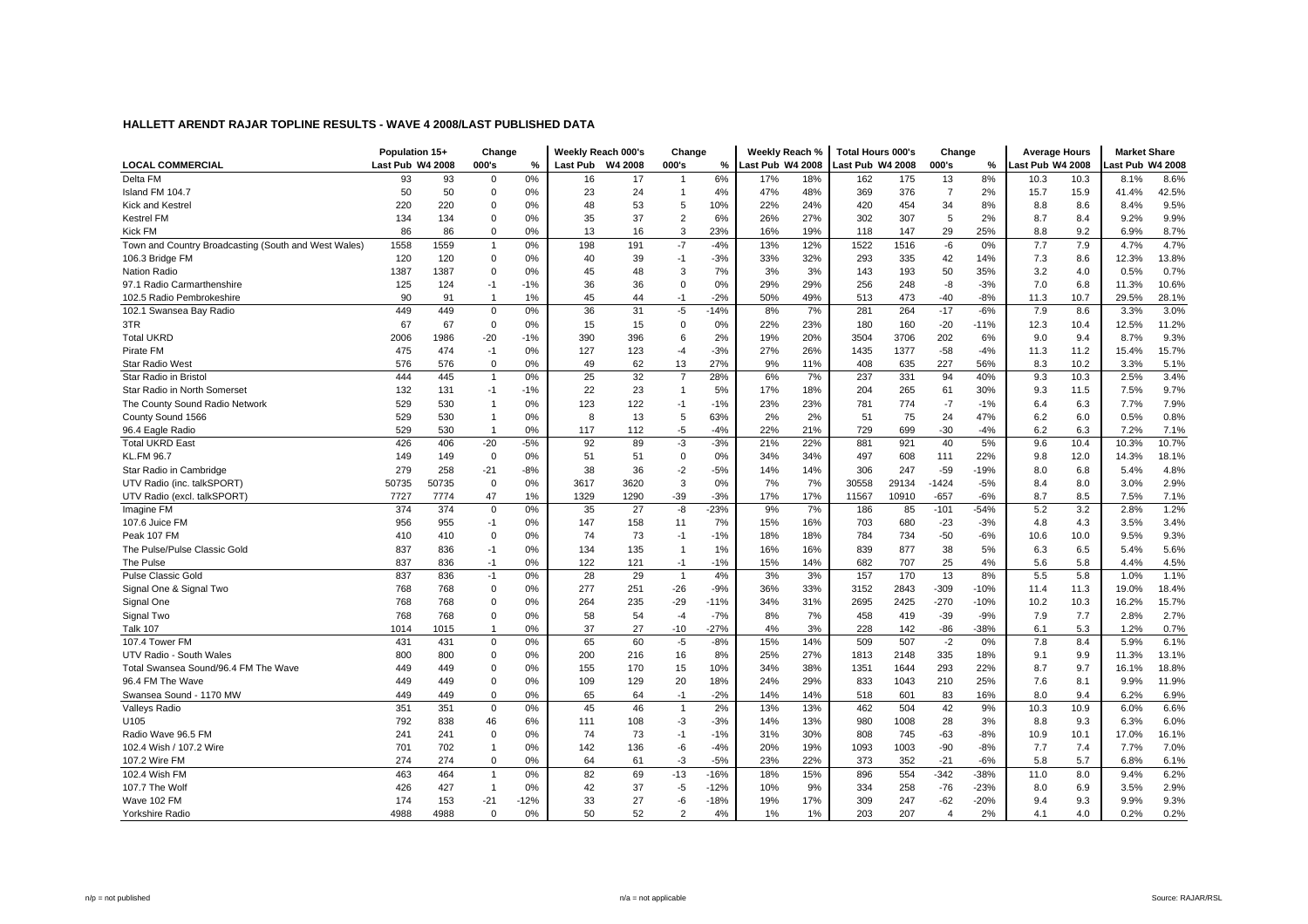|                                      | Population 15+   |       | Change         |    | Weekly Reach 000's |         | Change         |        | Weekly Reach %   |     | <b>Total Hours 000's</b> |       | Change |        |                  | <b>Average Hours</b> | <b>Market Share</b> |       |
|--------------------------------------|------------------|-------|----------------|----|--------------------|---------|----------------|--------|------------------|-----|--------------------------|-------|--------|--------|------------------|----------------------|---------------------|-------|
| <b>LOCAL COMMERCIAL</b>              | Last Pub W4 2008 |       | 000's          | %  | <b>Last Pub</b>    | W4 2008 | 000's          | %      | Last Pub W4 2008 |     | Last Pub W4 2008         |       | 000's  | %      | Last Pub W4 2008 |                      | ast Pub W4 2008     |       |
| <b>BBC Local Radio</b>               | 40940            | 40940 | $\mathbf 0$    | 0% | 7016               | 7171    | 155            | 2%     | 17%              | 18% | 70768                    | 70707 | $-61$  | 0%     | 10.1             | 9.9                  | 8.7%                | 8.6%  |
| <b>BBC Radio Berkshire</b>           | 772              | 773   | $\overline{1}$ | 0% | 120                | 115     | $-5$           | $-4%$  | 16%              | 15% | 681                      | 909   | 228    | 33%    | 5.7              | 7.9                  | 4.8%                | 6.2%  |
| <b>BBC Radio Bristol</b>             | 920              | 920   | $\mathbf 0$    | 0% | 172                | 162     | $-10$          | $-6%$  | 19%              | 18% | 2288                     | 1907  | $-381$ | $-17%$ | 13.3             | 11.8                 | 11.9%               | 9.6%  |
| <b>BBC Radio Cambridgeshire</b>      | 691              | 691   | $\mathbf 0$    | 0% | 119                | 120     |                | 1%     | 17%              | 17% | 1258                     | 1100  | $-158$ | $-13%$ | 10.6             | 9.1                  | 8.8%                | 7.5%  |
| <b>BBC Radio Cornwall</b>            | 450              | 451   | $\overline{1}$ | 0% | 121                | 125     | $\overline{4}$ | 3%     | 27%              | 28% | 1665                     | 1409  | $-256$ | $-15%$ | 13.7             | 11.2                 | 19.1%               | 17.1% |
| <b>BBC Coventry and Warwickshire</b> | 653              | 653   | $\mathsf 0$    | 0% | 86                 | 85      | $-1$           | $-1%$  | 13%              | 13% | 555                      | 538   | $-17$  | $-3%$  | 6.5              | 6.3                  | 4.2%                | 4.1%  |
| <b>BBC Radio Cumbria</b>             | 404              | 404   | $\mathbf 0$    | 0% | 109                | 111     | $\overline{2}$ | 2%     | 27%              | 27% | 1306                     | 1192  | $-114$ | $-9%$  | 12.0             | 10.8                 | 17.2%               | 15.3% |
| <b>BBC Radio Derby</b>               | 622              | 623   | $\overline{1}$ | 0% | 148                | 138     | $-10$          | $-7%$  | 24%              | 22% | 1485                     | 1253  | $-232$ | -16%   | 10.0             | 9.1                  | 12.3%               | 10.3% |
| <b>BBC Radio Devon</b>               | 961              | 961   | $\mathbf 0$    | 0% | 230                | 222     | -8             | $-3%$  | 24%              | 23% | 2958                     | 3003  | 45     | 2%     | 12.9             | 13.5                 | 15.2%               | 15.6% |
| <b>BBC Essex</b>                     | 1243             | 1243  | $\mathbf 0$    | 0% | 249                | 219     | $-30$          | $-12%$ | 20%              | 18% | 2743                     | 2567  | $-176$ | $-6%$  | 11.0             | 11.7                 | 9.8%                | 9.5%  |
| <b>BBC Radio Gloucestershire</b>     | 477              | 476   | $-1$           | 0% | 100                | 96      | $-4$           | $-4%$  | 21%              | 20% | 932                      | 946   | 14     | 2%     | 9.3              | 9.9                  | 9.7%                | 9.5%  |
| <b>BBC Hereford &amp; Worcester</b>  | 485              | 486   | $\overline{1}$ | 0% | 108                | 107     | $-1$           | $-1%$  | 22%              | 22% | 1284                     | 1042  | $-242$ | $-19%$ | 11.8             | 9.8                  | 14.1%               | 11.9% |
| <b>BBC Radio Humberside</b>          | 756              | 755   | $-1$           | 0% | 222                | 227     | 5              | 2%     | 29%              | 30% | 2360                     | 2480  | 120    | 5%     | 10.6             | 10.9                 | 13.6%               | 14.5% |
| <b>BBC Radio Kent</b>                | 1364             | 1364  | $\mathbf 0$    | 0% | 250                | 248     | $-2$           | $-1%$  | 18%              | 18% | 3223                     | 2885  | $-338$ | $-10%$ | 12.9             | 11.6                 | 9.8%                | 8.7%  |
| <b>BBC Radio Lancashire</b>          | 1179             | 1179  | $\mathbf 0$    | 0% | 216                | 212     | $-4$           | $-2%$  | 18%              | 18% | 1709                     | 1835  | 126    | 7%     | 7.9              | 8.6                  | 7.5%                | 8.4%  |
| <b>BBC Radio Leeds</b>               | 1588             | 1589  | $\mathbf{1}$   | 0% | 237                | 214     | $-23$          | $-10%$ | 15%              | 13% | 1843                     | 1410  | $-433$ | $-23%$ | 7.8              | 6.6                  | 6.5%                | 5.0%  |
| <b>BBC Radio Leicester</b>           | 783              | 783   | $\mathbf 0$    | 0% | 153                | 161     | 8              | 5%     | 20%              | 21% | 1496                     | 1605  | 109    | 7%     | 9.8              | 9.9                  | 9.9%                | 10.7% |
| <b>BBC Radio Lincolnshire</b>        | 528              | 528   | $\mathbf 0$    | 0% | 118                | 123     | 5              | 4%     | 22%              | 23% | 1459                     | 1887  | 428    | 29%    | 12.3             | 15.3                 | 12.8%               | 15.3% |
| BBC London 94.9                      | 10785            | 10786 | $\overline{1}$ | 0% | 469                | 568     | 99             | 21%    | 4%               | 5%  | 3310                     | 3309  | $-1$   | 0%     | 7.1              | 5.8                  | 1.6%                | 1.6%  |
| <b>BBC Radio Manchester</b>          | 2105             | 2105  | $\mathbf 0$    | 0% | 190                | 209     | 19             | 10%    | 9%               | 10% | 1197                     | 1713  | 516    | 43%    | 6.3              | 8.2                  | 3.1%                | 4.3%  |
| <b>BBC Radio Merseyside</b>          | 1614             | 1613  | $-1$           | 0% | 338                | 335     | $-3$           | $-1%$  | 21%              | 21% | 5086                     | 4564  | $-522$ | $-10%$ | 15.1             | 13.6                 | 15.1%               | 13.8% |
| <b>BBC Radio Newcastle</b>           | 1398             | 1397  | $-1$           | 0% | 253                | 255     | $\overline{2}$ | 1%     | 18%              | 18% | 1839                     | 1922  | 83     | 5%     | 7.3              | 7.5                  | 6.8%                | 7.4%  |
| <b>BBC Radio Norfolk</b>             | 749              | 749   | $\mathbf 0$    | 0% | 186                | 184     | $-2$           | $-1%$  | 25%              | 25% | 1941                     | 2181  | 240    | 12%    | 10.4             | 11.9                 | 12.3%               | 13.8% |
| <b>BBC Radio Northampton</b>         | 464              | 463   | $-1$           | 0% | 93                 | 93      | $\mathbf 0$    | 0%     | 20%              | 20% | 831                      | 1031  | 200    | 24%    | 8.9              | 11.1                 | 9.9%                | 11.6% |
| <b>BBC Radio Nottingham</b>          | 772              | 772   | $\mathbf 0$    | 0% | 190                | 178     | $-12$          | $-6%$  | 25%              | 23% | 2131                     | 1712  | $-419$ | $-20%$ | 11.2             | 9.6                  | 12.5%               | 10.9% |
| BBC Radio Oxford 95.2FM              | 508              | 508   | $\mathbf 0$    | 0% | 82                 | 73      | -9             | $-11%$ | 16%              | 14% | 618                      | 507   | $-111$ | $-18%$ | 7.5              | 6.9                  | 6.3%                | 5.0%  |
| <b>BBC Radio Sheffield</b>           | 1241             | 1241  | $\mathbf 0$    | 0% | 224                | 216     | $-8$           | $-4%$  | 18%              | 17% | 2107                     | 2209  | 102    | 5%     | 9.4              | 10.2                 | 9.1%                | 9.5%  |
| <b>BBC Radio Shropshire</b>          | 376              | 376   | $\mathbf 0$    | 0% | 102                | 102     | $\mathbf 0$    | 0%     | 27%              | 27% | 1578                     | 1446  | $-132$ | $-8%$  | 15.4             | 14.2                 | 17.2%               | 15.9% |
| <b>BBC Radio Solent</b>              | 1501             | 1500  | $-1$           | 0% | 226                | 236     | 10             | 4%     | 15%              | 16% | 2347                     | 2567  | 220    | 9%     | 10.4             | 10.9                 | 7.8%                | 8.2%  |
| <b>BBC Solent for Dorset</b>         | 170              | 170   | $\mathbf 0$    | 0% | 21                 | 23      | $\overline{2}$ | 10%    | 12%              | 14% | 173                      | 207   | 34     | 20%    | 8.3              | 9.0                  | 4.7%                | 5.7%  |
| <b>BBC Somerset</b>                  | 407              | 407   | $\mathbf 0$    | 0% | 41                 | 40      | $-1$           | $-2%$  | 10%              | 10% | 389                      | 392   | 3      | 1%     | 9.5              | 9.7                  | 4.0%                | 4.1%  |
| <b>BBC Southern Counties Radio</b>   | 2408             | 2407  | $-1$           | 0% | 212                | 277     | 65             | 31%    | 9%               | 12% | 1832                     | 2390  | 558    | 30%    | 8.6              | 8.6                  | 3.6%                | 4.6%  |
| <b>BBC Radio Stoke</b>               | 592              | 593   | $\overline{1}$ | 0% | 166                | 161     | $-5$           | $-3%$  | 28%              | 27% | 1698                     | 1686  | $-12$  | $-1%$  | 10.2             | 10.5                 | 13.6%               | 14.7% |
| <b>BBC Radio Suffolk</b>             | 518              | 519   | $\overline{1}$ | 0% | 136                | 114     | $-22$          | $-16%$ | 26%              | 22% | 1353                     | 1275  | $-78$  | $-6%$  | 10.0             | 11.2                 | 12.8%               | 12.6% |
| <b>BBC Tees</b>                      | 780              | 781   | $\overline{1}$ | 0% | 136                | 139     | 3              | 2%     | 17%              | 18% | 832                      | 1237  | 405    | 49%    | 6.1              | 8.9                  | 5.5%                | 7.7%  |
| <b>BBC Three Counties Radio</b>      | 1253             | 1254  | $\mathbf{1}$   | 0% | 142                | 162     | 20             | 14%    | 11%              | 13% | 1155                     | 1336  | 181    | 16%    | 8.1              | 8.3                  | 4.9%                | 5.4%  |
| BBC WM (Birmingham & Black Country)  | 2234             | 2234  | $\mathbf 0$    | 0% | 293                | 274     | $-19$          | $-6%$  | 13%              | 12% | 3188                     | 3338  | 150    | 5%     | 10.9             | 12.2                 | 7.1%                | 7.4%  |
| <b>BBC Radio Wiltshire/Swindon</b>   | 528              | 528   | $\mathbf 0$    | 0% | 84                 | 82      | $-2$           | $-2%$  | 16%              | 16% | 1076                     | 1067  | -9     | $-1%$  | 12.8             | 13.0                 | 9.0%                | 9.6%  |
| <b>BBC Radio York</b>                | 521              | 522   | $\overline{1}$ | 0% | 86                 | 87      |                | 1%     | 16%              | 17% | 589                      | 784   | 195    | 33%    | 6.9              | 9.0                  | 5.1%                | 6.7%  |
| <b>BBC Radio Guernsey</b>            | 50               | 50    | $\Omega$       | 0% | 18                 | 17      | $-1$           | $-6%$  | 36%              | 35% | 252                      | 243   | -9     | $-4%$  | 13.9             | 13.9                 | 28.3%               | 27.5% |
| <b>BBC Radio Jersey</b>              | 74               | 74    | $\Omega$       | 0% | 31                 | 31      | $\Omega$       | 0%     | 42%              | 42% | 381                      | 374   | $-7$   | $-2%$  | 12.2             | 11.9                 | 23.1%               | 22.5% |